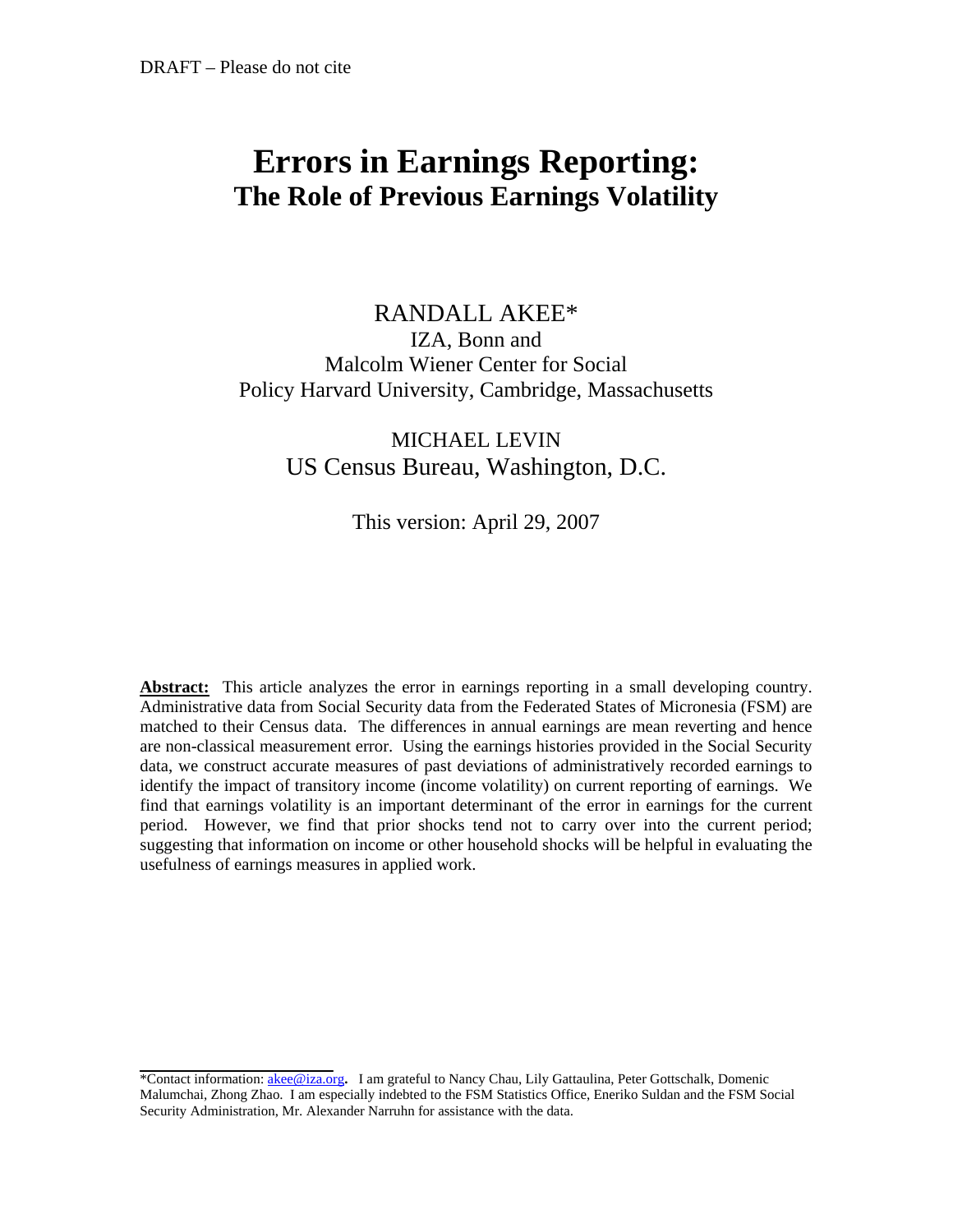#### **1. INTRODUCTION AND REVIEW OF LITERATURE**

In applied economic studies, one seldom knows the true extent of the measurement error in their variables. Data is normally provided from survey questionnaires that are asked of individuals or households. A typical assumption is that the errors are classical in nature and can therefore be ignored. Any errors simply increases the standard error in estimation, but otherwise leave coefficients unbiased. A number of papers have shown this not to be the case in a developed country, the United States, with regard to annual earnings reporting. The nature of earnings reporting in developing countries has so far gone unstudied. Earnings in selfemployment in business and agriculture are notoriously difficult to measure and calculate and are omitted from this research. We instead focus only on the accuracy of earnings reporting from within the wage sector of a developing country.

A number of papers investigated this assumption of classical measurement error utilizing specialized matched data sets which contain both administrative records of an individual's earnings and the self-reported earnings from survey data. Duncan and Hill (1985) find that when comparing annual earnings of workers in a single firm that the errors are not classical in nature and that there are strong correlations between the errors and years of current job tenure. Bound and Krueger (1991) use a more nationally representative data set, the Current Population Survey matched to Social Security Data, and find that errors in reporting are mean reverting and autocorrelated. These results establish the fact that the assumption of classical measurement error in earnings data cannot be supported. However, these research results and subsequent research has highlighted the fact that these mis-measured variables might not create such problems in applied regressions.

Bound and Krueger (1991) examine the impact of first-differencing these error-ridden self-reported earnings measures and find that there is still a high degree of accuracy in panel data. They report measures of true variance to the total measure variance of 0.82 for men in cross section data and 0.65 in first-differenced data. Both figures suggest that while there is some loss

2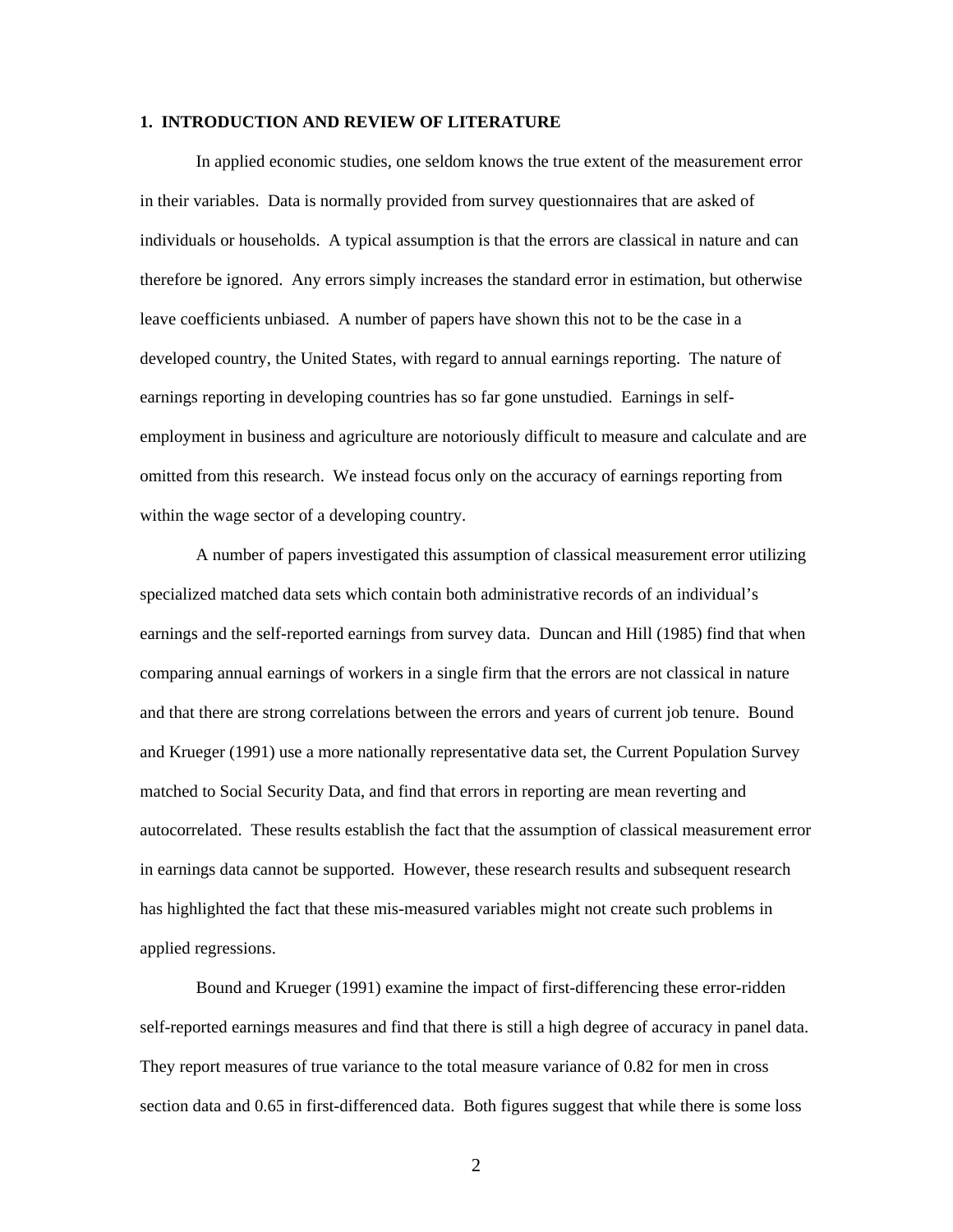of information, the accompanying decrease in accuracy is not as dramatic as previously predicted. A later study, a panel created from the original PSID study, finds that the coefficient from a regression of the administrative record data on the self-reported value of earnings is 0.81 for males in cross section; the coefficient on the same variable in difference form is 0.76, which again implies little accuracy loss (Bound et. al , 1994).

Papers attempting to explain measurement error have looked at the characteristics of the earnings themselves and the individual characteristics of the employees. Pischke (1995) specifically examines the impact of transitory versus permanent income changes on error reporting. Pischke concludes that under reporting of changes in transitory earnings accounts for a large part of the error in earnings reported in his data.

This current research links the individual characteristics of Duncan and Hill with the Pischke research. We contribute to this literature by examining errors in self-reported earnings for a developing country. Ours is the first paper that has similar data for wage-sector employed in a developing country and examines the quality of self-reporting in survey data. Following Pischke and Duncan and Hill, we attempt to uncover the role of previous earnings volatility and employment tenure on errors in earnings reporting. We have a novel data set which matches Social Security data from the Federated States of Micronesia with the FSM Census data for 1994. In addition, we have the complete wage-sector earnings histories for all of our matched sample from the Social Security data. This component provides us with information on the variability of earnings in the short run and long run history. Our data also indicates the employer, so we can accurately detect the length of employment status with the current employer.

Our findings are remarkably similar to the findings in the US. On average the error in reporting earnings is fairly accurate, centered on zero. The correlation of administrative records to self-reported records is 0.57. We find evidence that errors are mean-reverting as well. Finally, we establish that earnings volatility in the short and medium run has large explanatory power with regard to errors. This research provides some insight into the persistence of shocks to

3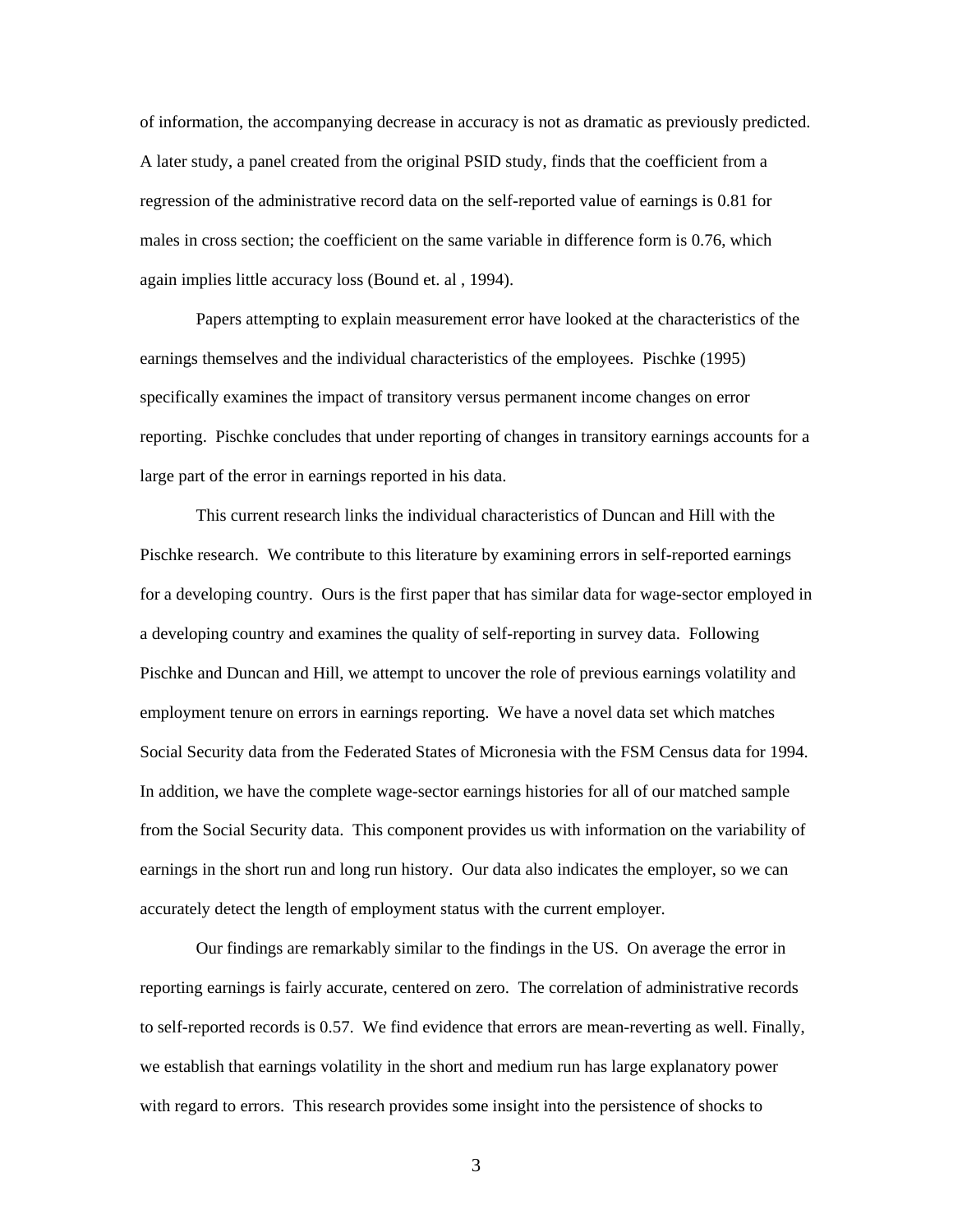income on error reporting. We find that the impact of shocks of transitory earnings on earnings reporting tends to vanish after three years. While this does not provide a simple solution in applied work to the measurement error problem, it does indicate that researchers should be concerned with using earnings reporting when shocks to earnings have occurred in the immediate past.

The next section provides a very simple model of the evolution of earnings and reporting errors following Pischke (1995). We also detail the empirical models that we will employ in this section as this follows directly from the theoretical model discussed. The third section discusses the data we use for this estimation, its creation, sample size and a description of the variables and means. The fourth section discusses our empirical results. Section five provides some lessons learned from this research and conclusions.

### **2. THEORY**

Following Pischke, we look at both a transitory and permanent income components and allow for changes in transitory earnings to affect the reporting of earnings.

$$
(1) \qquad Y = P + T
$$

In this equation, income is comprised of the permanent part, P, and the transitory part, T. The determination of P is a moving average of its previous value plus some white noise.

$$
(2) \qquad P_t = P_{t-1} + V_t
$$

Pischke makes the assumption that  $Var(V) = \sigma_v^2$ ,  $Var(T) = \sigma_T^2$ , and  $Cov(T, v) = 0$ 

We can decompose reported income into two parts as well:

(3)  $Y_R = Y_T +$ Reporting Error

where  $Y_R$  represents the reported annual income,  $Y_T$  represents the true earnings amount and the measurement error in reporting wages is described by the following equation:

(4) Reporting Error = 
$$
f(T, \theta, \varepsilon) = \beta_i \Sigma T_i + \theta + \varepsilon
$$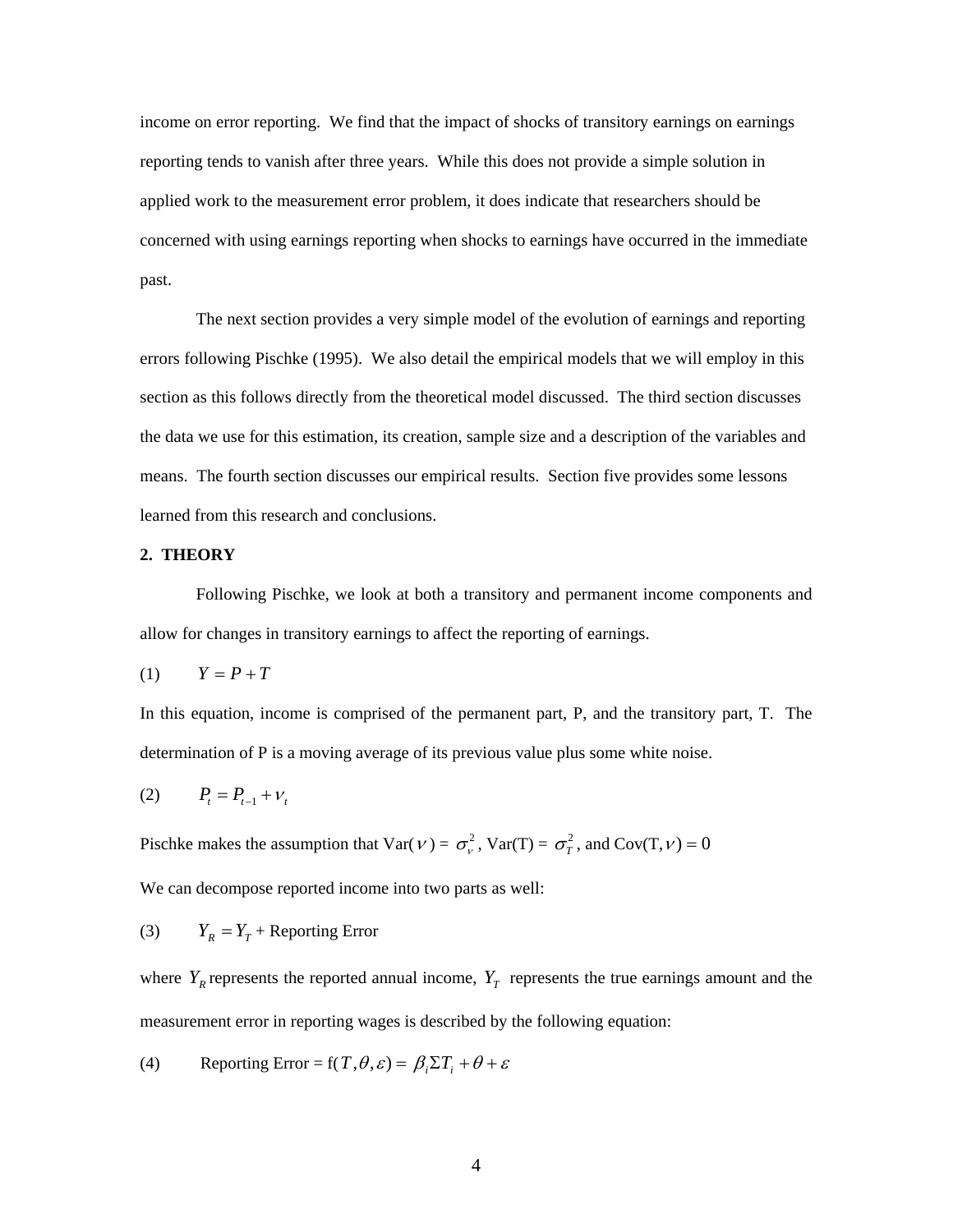Measurement error is a linear combination of current and past transitory income shocks, a person specific characteristic and a white noise component. A linear combination is taken above, with a number of transitory shocks included in the equation. An individual specific effect,  $\theta$ , is taken to measure the individual characteristics that affect the reporting of annual earnings. Finally, the error term is assumed to be simply a white noise component uncorrelated with the independent variables.

The empirical estimation of equation () is given by the following:

(5) Reporting Error = 
$$
\beta_i \Sigma \sigma_{Y,Y-1} + \theta + \gamma \Sigma \mu_{Y,Y-1} + \varepsilon
$$

The transitory component of earnings is represented by the standard deviation in true earnings for the individual between the current year and the previous year. This is conducted for several years and included in the regression. For the individual fixed effect, we include age, sex, education, years of labor market experience and tenure with current employer. To identify this model, we include the mean of true earnings for the current year and the previous year. We do this for several years as well and include this in the regression. Given that the permanent part of income, P, is a moving average of the previous period's income level, then this term captures an individual's ability if we assume that this is not changing over time. Therefore, the mean of income between two adjacent years should capture the labor market's valuation of the individual's observed and unobserved characteristics. While I can control directly for the observed characteristics, including past realization of wages allows us to indirectly control for the individual's unobserved heterogeneity.

We run a few other regressions to directly examine the effect of measurement error on the estimation of coefficients. For applied economists concerns about measurement errors differ according to whether it is the dependent or the independent variable that contains errors. Errors in the dependent variable produce no bias if these errors are uncorrelated with the true value of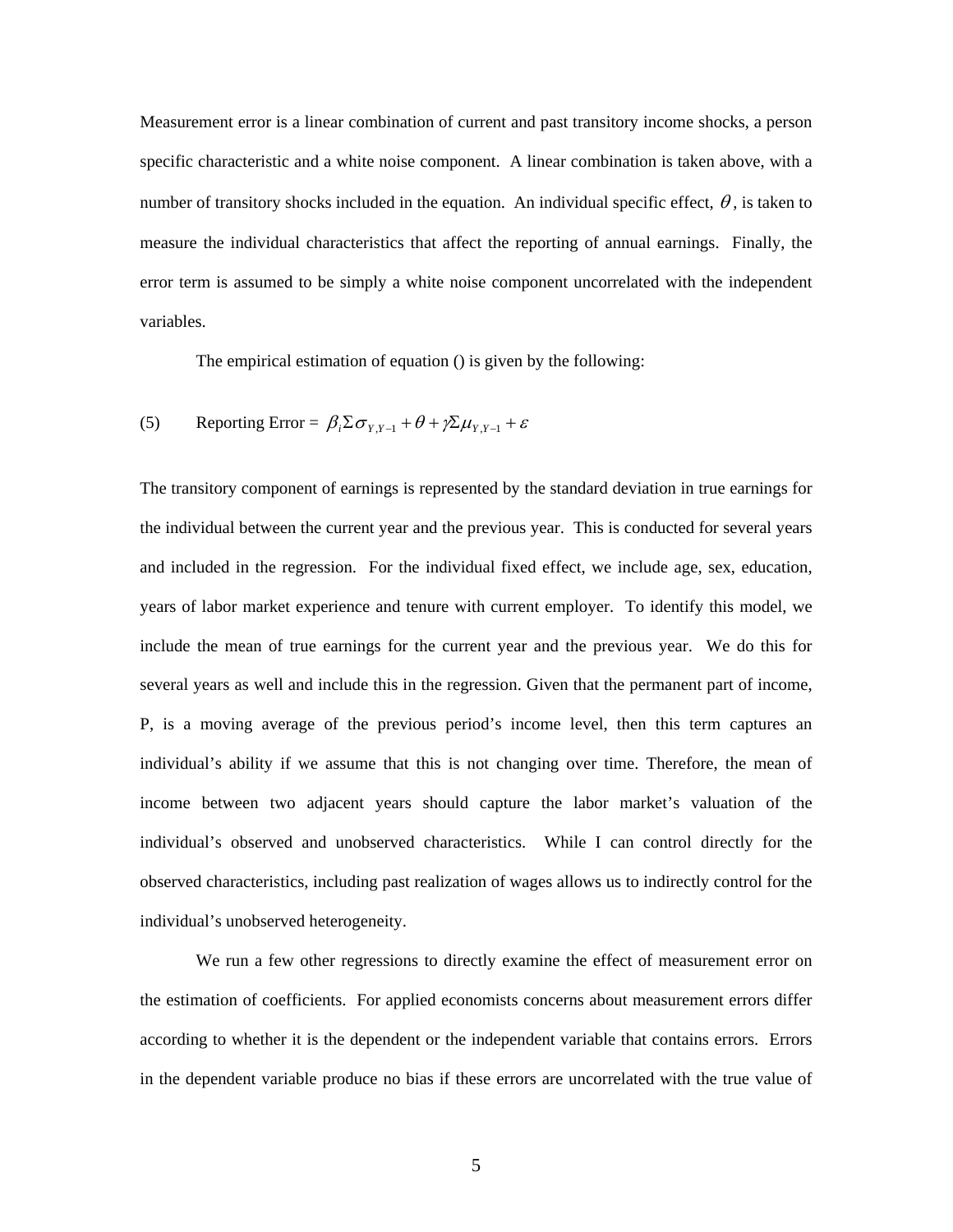the dependent variable, the right hand side variables and the unobserved heterogeneity term in the regression.

$$
(6) \qquad Y + \eta = \alpha + X' \beta + \varepsilon
$$

In equation 1, we see that the true value of Y is not directly observed, but a composite variable which is comprised of the true variable Y and an error term  $\eta$ . In the case where Cov( $\eta$ ,Y) = 0, then there is no resulting bias in the estimate of the coefficients on the X vector. However, the standard errors, as expected, increase.

In the case where there is correlation between the true value Y and the error term  $\eta$  (i.e. Cov( $\eta$ ,Y)  $\neq$  0) and the error term is unrelated to the X's or the unobserved heterogeneity term, then only biased coefficients result. If there is a relationship between the error term and the true variable, then there must be a relationship between the true variable, Y, and the independent variables by extension. Therefore, when regressing the observed value of  $Y(Y+\eta)$  on the vector X, one must also take into account the biasing effect of the  $\eta$  directly. The bias term for each estimated coefficient  $\beta_i$ , following Bound et al. (1994), is given by the following:

$$
(7) \qquad \delta_j = \frac{Cov(\eta_j, X_j)}{Var(X_j)}
$$

When the error-ridden measure is a right-hand side variable, biases are always present even when there is no correlation between the measured variable and error term. The model for such a result is shown below:

$$
(8) \qquad Y = \alpha + (X + \eta)^{\prime} \beta + \varepsilon
$$

If the X's and  $\eta$ 's are not correlated, then the bias is similar to the well-known omitted variable bias formula. In this case, there is an attenuation bias that decreases the size of the estimated  $\beta$  coefficients.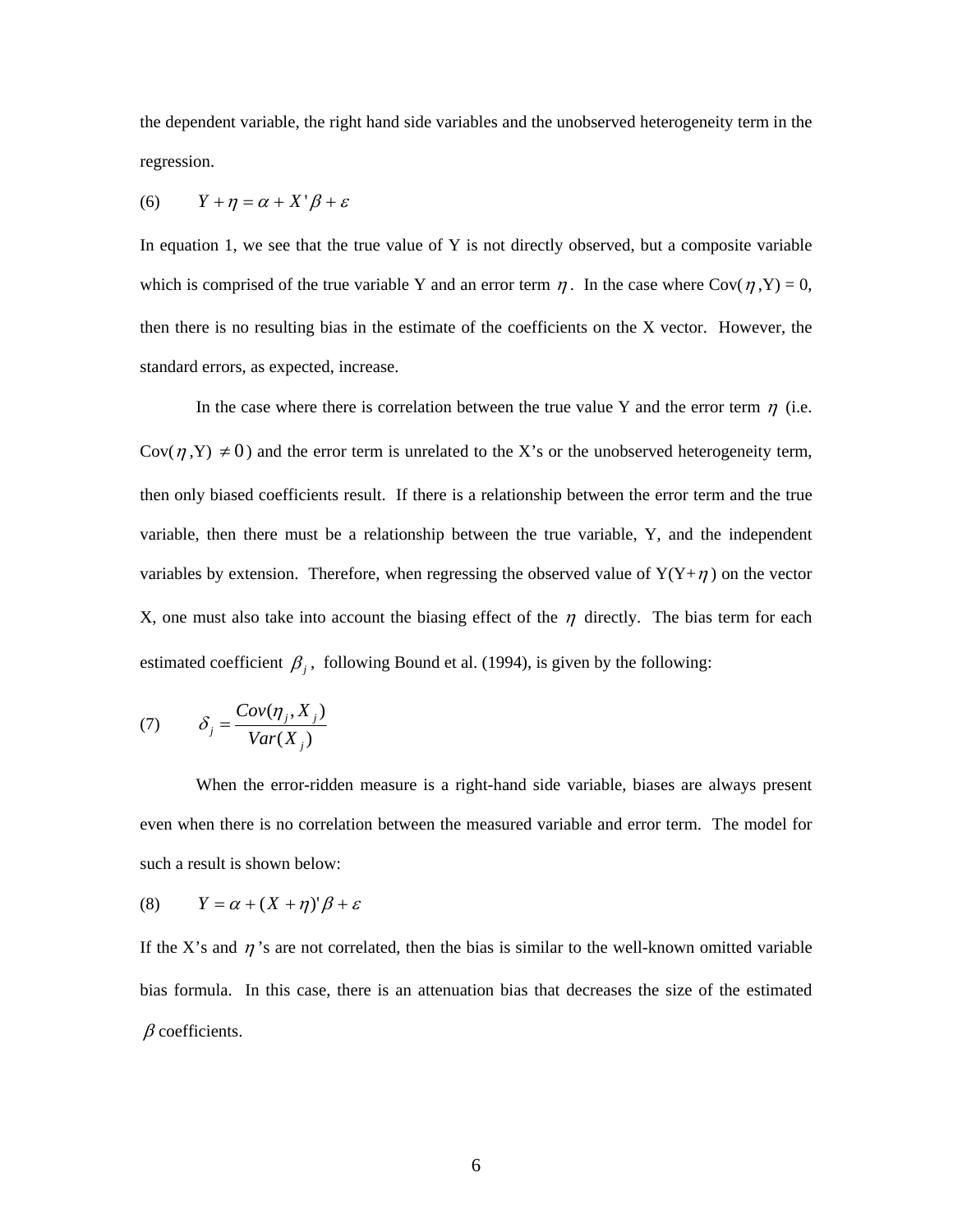(9) 
$$
\beta_{Y(X+\eta)} = \frac{Cov((X+\eta),Y)}{Var(X+\eta)} = \beta_{True} - \beta_{True} \frac{\sigma_{\eta}^2}{\sigma_{X}^2 + \sigma_{\eta}^2} = \beta_{True} - \beta_{True} \theta
$$

Therefore, the bigger the  $\theta$  term, the larger is the attenuation bias in the estimated coefficient.

If the right hand side variable contains measurement error and this error is correlated with the true measure, then there are additional covariance terms that must be accounted for in equation 4 above. This results in

(10) 
$$
\beta_{Y(X+\eta)} = \beta_{True} - \beta_{True} \frac{\sigma_{\eta}^2 + \sigma_{X\eta}}{\sigma_X^2 + \sigma_{\eta}^2 + \sigma_{X\eta}} = \beta_{True} - \beta_{True} \tilde{\theta}
$$

In this case, it is even possible for the coefficient estimate to be larger than the true coefficient, inflation bias instead of attenuation bias. This will occur specifically if the true measure and the error term are negatively correlated, also referred to as mean reverting measurement error.<sup>1</sup> of opposite sign of the true  $\beta$  when the correlation between the true measure and the error are negatively correlated.

Given the above indications of likely biases in data when there is correlation between the error and the true measure, we investigate the nature of the bias in estimation. First we examine the extent and sign of correlation between the error term and the true data. We estimate the following two regressions:

$$
(11) \qquad Y = \alpha + X' \beta
$$

(12) 
$$
Y + \eta = \tilde{\alpha} + X^{\dagger} \tilde{\beta}
$$

We examine the difference in the two vectors of estimated coefficients,  $\beta$  and  $\tilde{\beta}$ , to identify the size of the bias induced from using these error-ridden dependent variables. β

Additionally, we regress the left-hand side error term on typical right hand side variables as an additional examination of the extent of the potential bias in a regression.

(13)  $\eta = \mu + X' \delta + \nu$ 

<span id="page-6-0"></span><sup>&</sup>lt;sup>1</sup> See Bound et al.(2001) for a thorough discussion of this.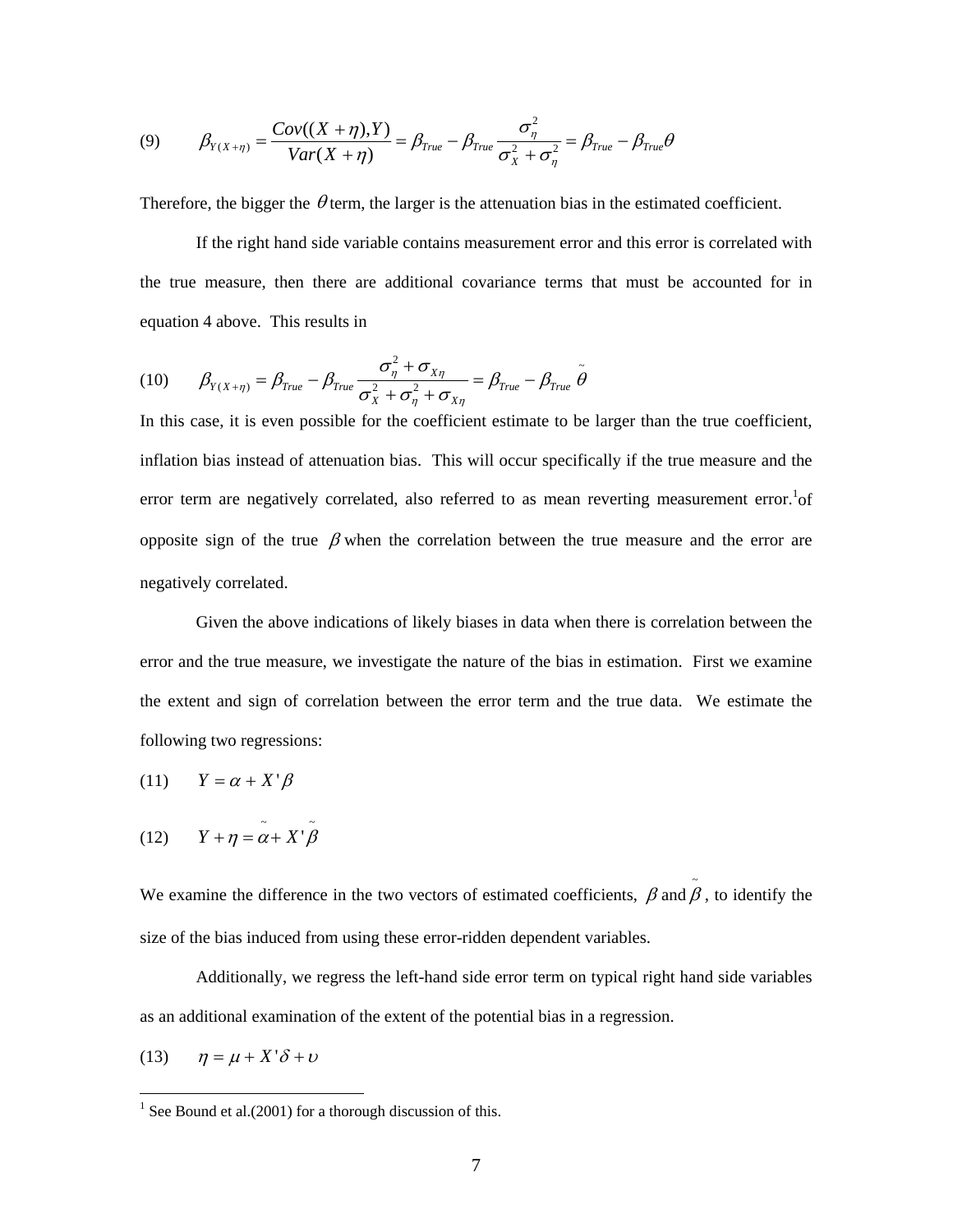The  $\delta$  coefficient is the same one described in equation 2 above.

Finally, we regress a consumption variable on earnings in two separate regressions to identify the magnitude of the bias that results from using this error-ridden earnings measures.

(14)  $Y = \alpha + X' \beta + \varepsilon$ 

$$
(15) \qquad Y = \alpha + (X + \eta)^{\prime} \beta + \varepsilon
$$

#### **3 DATA**

We utilize two separate data sets, the 1994 Census of Population and Housing for the Federated States of Micronesia and the FSM Social Security Administration Earnings History data. The first data set is a standard census data set with questions at the individual level such as income (sources and amounts), education, birth date, and employment information. We are particularly fortunate in that the income data distinguishes between earnings from wage sector employment, self-employment and other government transfer payments and remittances. Therefore, we have a high level of confidence that the measure of self-reported earnings from wage sector employment is not also measuring these other important sources of income in a developing country.

The Social Security data provides information on the individual wage sector employed. It covers anyone who earns more than in the FSM. The Social Security system was set up with US assistance when the FSM was a trust territory of the US and continues into the present time, independent of the US system now that the FSM is an independent nation.

We match individuals between the census and social security data by the day, month and year of birth as well as sex and state of residence. The Census data does not contain names or social security numbers, therefore, it is not possible to match on these items. We take only single matches, that is where there is one unique match between the census and social security data on the matching variables. Duplications occurred, however, it is not possible given the lack of further information to distinguish between true and false matches for these duplicate matches.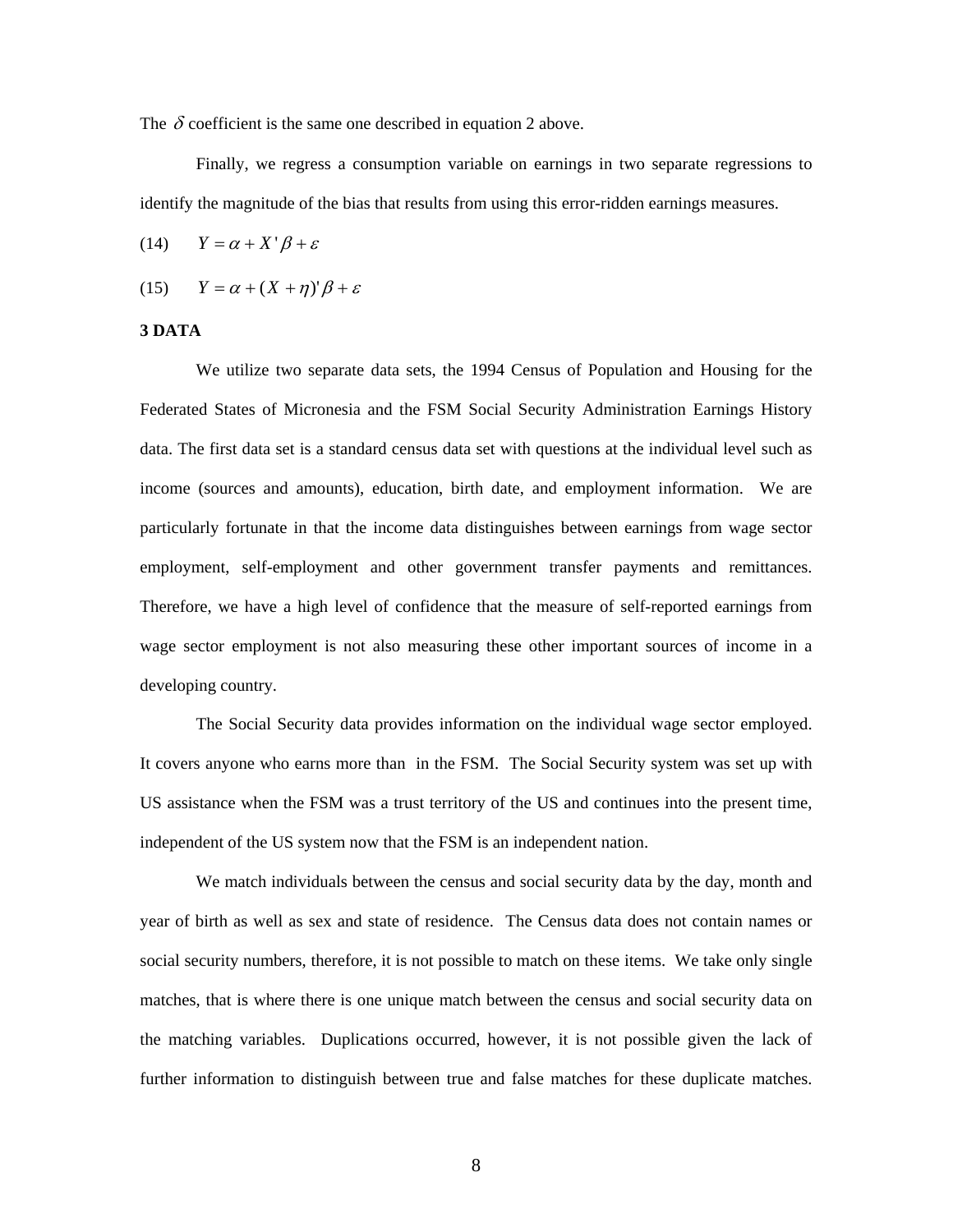Therefore, we restrict our analysis to only the cases where there are unique matches. This results in 1759 matches. The data is also restricted to contain individuals who report primary employment in the wage sector; the self-employed are excluded from this research as they include both business owners, which may not distinguish between the returns to human capital and the returns to physical capital in their earnings reporting, and the self-employed in agriculture which have no reported dollar earnings.

From this matched data, we restricted the dataset to only those individuals who reported a positive wage in the year 1993. We omit the bottom and top five percents of the reported earnings distribution. Further restriction of the data set only reinforces the finding to be presented. It appears that it is the bottom five percent that are driving the inconsistent results; this small group of individuals with low reported wages apparently are seriously under reporting which causes significant deterioration of results. This is justifies our exclusion of these data outliers. We have also omitted observations for which we are missing observations on education and those individuals who have only a single employment spell or are out of the wage sector labor force in the previous three years. The final sample employed throughout the rest of the analysis contains 1260 observations.

Table 1 provides the means for the variables used in the analysis that follows. The mean of reported wages is \$7694 in 1993, while the administrative reported amount is \$8544. The reported wages are derived from self-reported annual wages or salary from the 1994 FSM Census of Population and Housing. The census is particularly detailed with regard to income measures and separates them out by source such as wage and salary income, remittances, government transfer payments, pensions, and business profits. Given this level of specificity, we can be assured that people are being asked for only their annual wages or salaries and not total income or household income for instance. Additionally, as this is the raw data, there is no top-coding on the self-reported income. The administrative data is drawn from the FSM Social Security Administration data. The Social Security Act or FSM Public Law 2-74 provides the principal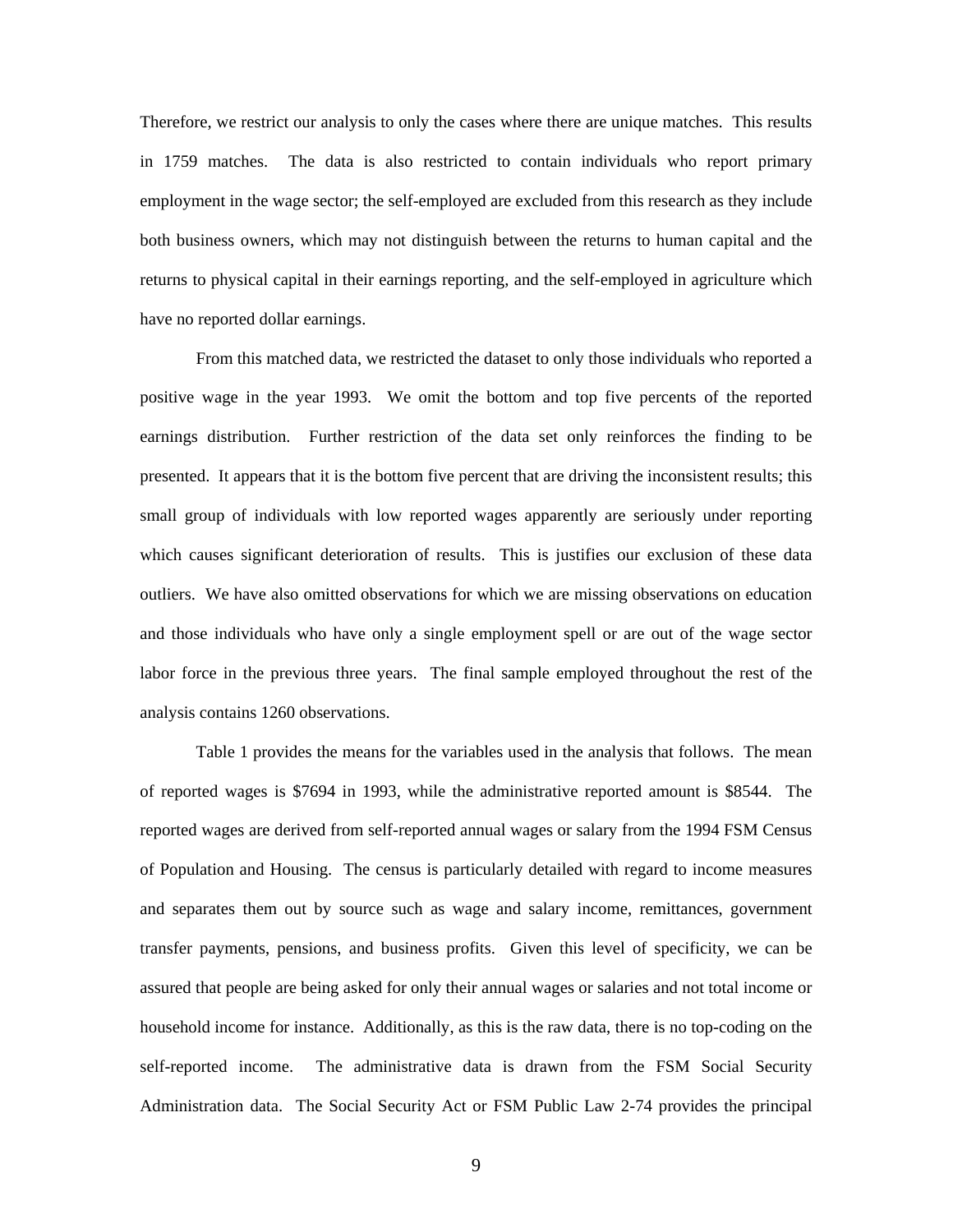guidelines for the program in the FSM. Workers and employers are each required to pay 6% of earnings up to a maximum of \$5000 per quarter into the system. Similar to the FSM Census data, because we have the raw data, there is no top coding on the amount of employee earnings here either. All employees that work for an employer conducting business or incorporated in the FSM are subject to the Social Security law. This essentially covers everyone employed in the wage sectors. Self-employed business owners are also covered with slightly different provisions, but are not included in the analysis that follows.

The natural log of these reported and administrative annual earnings are much closer in absolute distance, they are 8.73 and 8.82 respectively. This is reflected directly in the log difference variable which is -0.08. The next variable provides the absolute value of the difference of the two log earnings variables, which is 0.38 log points. This is our preferred measure of error as it describes the absolute size of the deviations from zero error reporting.

The next set of demographic variables provide a general picture of this sampled population. This sample is not representative of the general FSM population in that we have selected individuals who are employed and who are employed in the wage sector. This selection is reflected in the high average annual age for this sample group of 46. The sample mean for work experience separate from the current employer is 25 years, which attests to the fact that this is in fact an older group of workers. The average education of this group of workers is also above average at 12.7 years for the FSM, where the average education level is approximately 10 years. Total years with current employer is over 8 years, suggesting that many of these individuals have been in a long-term relationship with their employer. The character of this data as described by the means are suggestive of a fairly educated, experienced and securely employed individuals; given these results we would expect there to be fairly accurate reporting of earnings variables.

The final set of variables are measures of the earnings volatility that these individuals faced in previous years. An individual's entire earnings histories back to 1980 are contained in the Social Security data, therefore it is possible to construct both the mean and standard deviation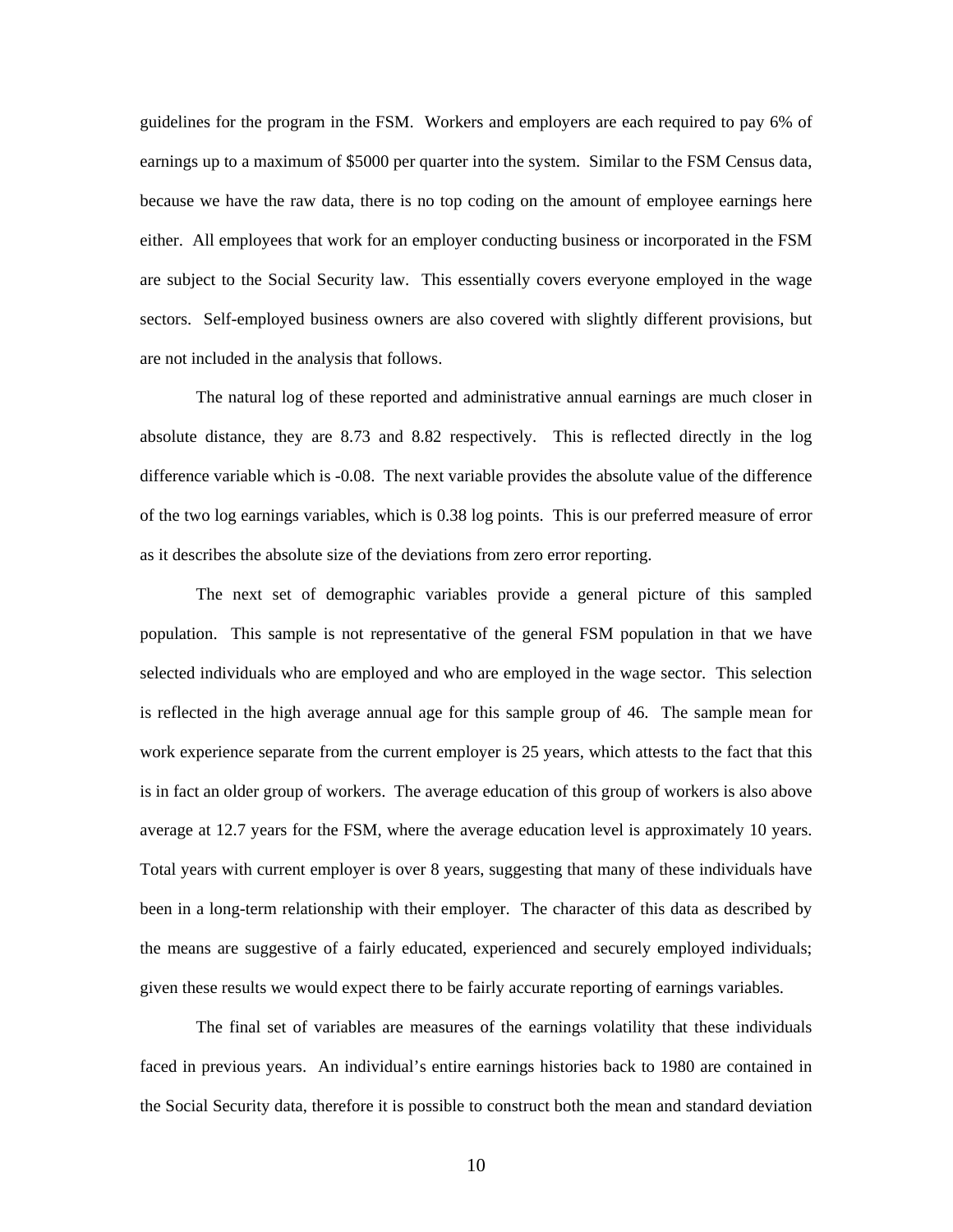of prior annual earnings for all individuals in our data. We have constructed three separate measures here. The first variable is the standard deviation over the entire 14 year earnings history for all individuals as contained in the Social Security data, this is \$605 $^2$  $^2$ . The next variable measures the variation between the current years earnings and those of the previous year. The mean of this variable is \$820. The variation between years t-1 and t-2 is given by the next variable and the mean of this is \$622. Finally, the mean of variation between years t-2 and t-3 is \$788.

We include other demographic variables such as size of total households, sex and marital status. All indicate that these are individuals with relatively large families at an average size of almost 8 individuals each, almost all of sample is comprised of males and over 90% are married. State dummy variables are also included to capture any region effects. Finally, we have two consumption variables – number of rooms in the house and number of cars owned by the household. These will be used later in a simple consumption regression to test of the degree of bias when using variables with measurement error.

#### **4 RESULTS OF ERRORS IN REPORTING**

 $\overline{a}$ 

Previous literature has examined the correlation between the true measure of annual earnings and the self-reported earnings. Three different correlations are possible here. We present the results in Table 2. The first correlation shows that while the natural log value of selfreported earnings and administrative records of earnings are positively correlated, they are by no means perfectly so. In fact, they have a correlation coefficient of 0.578. This contrasts with earlier findings by Bound and Krueger (1991) who find that in the US the correlation is 0.88. This finding where the accuracy of reporting is lower than the US will generally hold up for all further results as well when compared to the US findings.

<span id="page-10-0"></span> $2^2$  These dollar amounts have not been corrected for real amounts as no price deflator exists for the FSM. Additionally, as we are comparing individuals within this country, all of whom are subject to the same price level changes, it is not clear that any purchasing price parity corrections would change the outcomes presented below. A potential solution to the lack of FSM deflators is to use deflators for the US, as the FSM is a completely dollarized economy.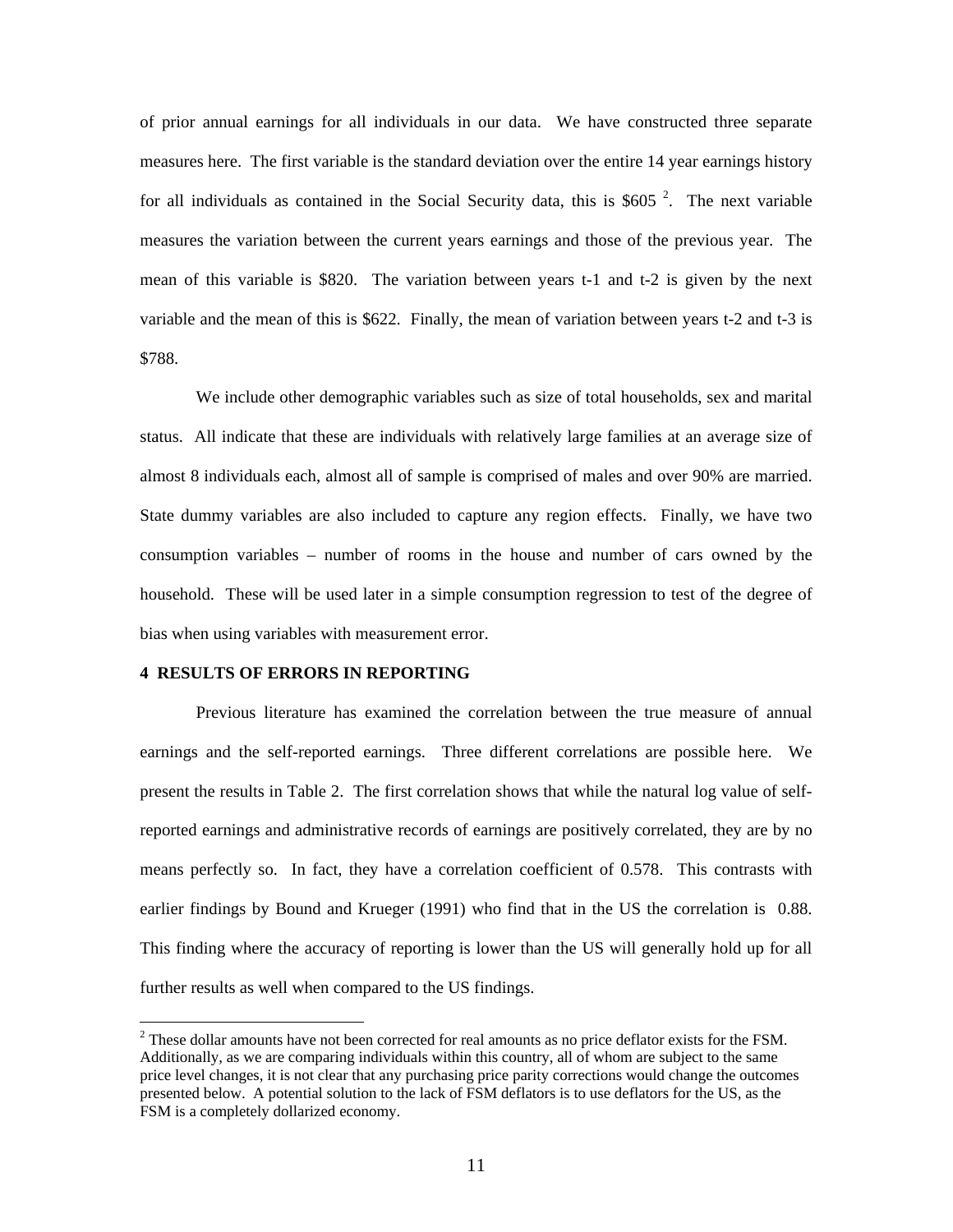The second correlation is of special importance in establishing whether the errors in earnings are classical in nature. An assumption of classical measurement error would have the error in reporting be unrelated to the true value; measurement error should be white noise here. The negative correlation of the natural log of administrative records and the measurement error strongly indicates that the maintained hypothesis of classical measurement error cannot be supported. This finding also accords with previous research. Bound and Krueger (1991) refer to this negative correlation as "mean-reverting" errors. In simple terms: the higher the true value of earnings, the more likely an individual is to under report her earnings and vice versa.

The third correlation illustrates the relationship between the error term and the natural log of the self-reported earnings amount. This correlation is just a mechanical outcome of the way that the error is defined and the fact that we have already established a negative correlation between the true value of earnings and the error. The positive correlation indicates that the larger the reported wage, then the larger the reported error, which is similar to saying that there's negative correlation between the error and the true measure.

The literature has also reported the reliability ratios as a means of comparing the potential biases induced by the measurement error. Two separate measures are presented depending upon whether classical measurement error is assumed or non-classical measurement error is assumed. If non-classical measurement error is assumed, this indicates that the correlation between the error and true value are non-zero and must be included. Both measures are presented in Table 2. The first calculation provides the reliability of the data assuming there is classical measurement error. The relatively low value of 0.63 indicates that only slightly less than half of the observed variance in the earnings variable is actually due to true variation in earnings. The remaining variation is due to this measurement error.

Incorporating the correlation of the error term and the true value improves the overall reliability of the data. The reliability ratio is under 2/3 once we allow for the non-classical measurement error. The regression below just indicates that this reliability ratio when non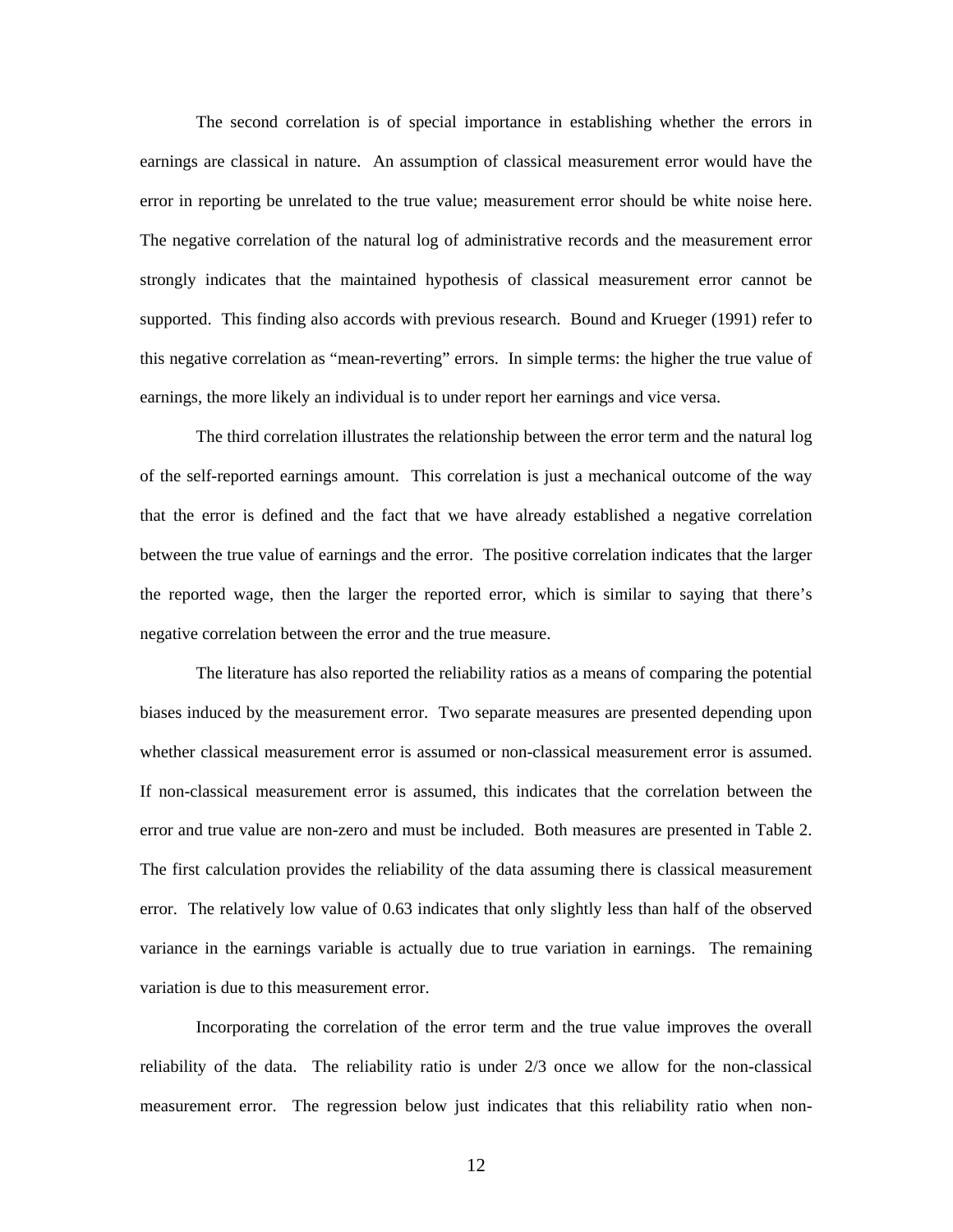classical measurement error is present in variables is simply the coefficient derived from a regression of the true measure on the self-reported measure.

Figure 1 presents the distribution of the errors in reporting for annual wages in the FSM in 1993. The distribution is centered on zero, which is also consistent with research in the US. The striking difference is the size of the tails when compared to the US data. There is a larger amount of variance in the errors associated with earnings reports than in the US.

A concern about using data with reporting errors is that it will bias the coefficients on the independent variables in a regression. A simple test of this is to regress the errors on a few standard demographic variables that may enter into a basic wage regression to determine the size of the bias. This is simply the determination of the bias coefficient  $\delta$  as presented in equation 7. Table 3 presents these regressions. None of the coefficients in the first two columns are statistically significant at conventional levels. Additionally, there R squared for both of these regressions are low at less than 0.01. The third column removes the variable age and finds total experience net of current employer statistically significant. The relative magnitude of these coefficients are small relative to the size of the coefficients in a regression where wages are the dependent variable. A standard wage regression with the true administrative record of earnings is presented in column 6 for a comparison. Column four adds in separately experience with current employer. This is also statistically significant, more years with the current employer decreases the difference in earnings reports. The fifth column adds the total experience into the regression and we see that both labor market experience variables are statistically significant, although the coefficient on current tenure decreases in magnitude. The R squared increases when these labor force experience variables are included in the regression to 0.04. This indicates that the degree of correlation with the error term and bias created in these coefficients is very small in actual regressions. The good news here, as reported elsewhere, is that there appears to be very negligible impact of measurement error on the estimated coefficient for the returns to schooling in a simple wage regression. The bad news, also reported elsewhere, is that the coefficients on labor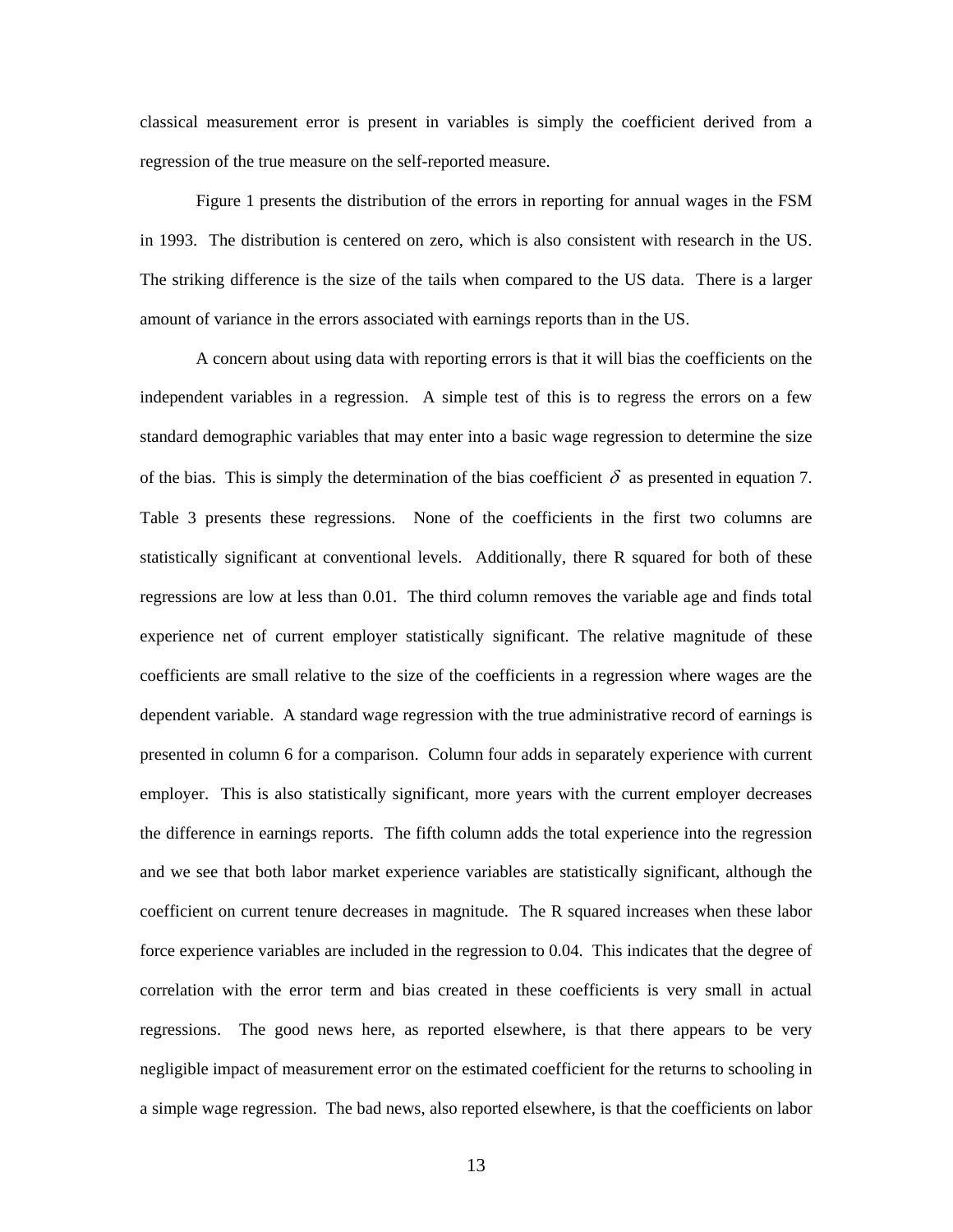force experience are expected to suffer severe biases. The magnitude of the bias coefficient on total labor market experience is approximately half of the estimated coefficient in the wage regression from column 6 and the current employer coefficient is about 10% of that in column 6.

That the number of years with current employer is highly correlated with the reporting error in earnings is not very surprising. Individuals who happen to be with the same employer should have relatively little difficulty recalling their earnings history and will probably have a lower occurrence of earnings variability than those who have moved between employers frequently. We will show later how important past earnings variability is to determining the reporting error. Current employer tenure is simply a very good proxy for earnings volatility. Pischke found a similar result in his research, where increases in transitory income were underreported by survey respondents.

We now examine directly the resulting bias from using an earnings variable which contains measurement error. As Table 3 predicted, there should be little bias in the education coefficient and large biases in the labor market experience coefficients. Table 4 presents the comparisons between using both the natural log of the administrative wage data and the natural log of the self-reported wage data as dependent variables. The coefficients on years of education do not differ substantially between the two regression as expected. The coefficient on current employer experience is statistically significant in both regressions and there is a large difference in the size of the coefficient. The coefficient for the first column twice that of the second column, indicating directly the downward bias we expected a priori.

After examining the effect of using a variable with measurement error as the dependent variable, we now look at the effect of using this same variable on the right hand side of a regression. Table 5 provides two simple examples of consumption equations. The first two columns we show the correlation of earnings and the number of rooms in a home. In the first example, the coefficient on log reported earnings is larger than the coefficient on log administrative earnings. As discussed previously, given a negative correlation in the true value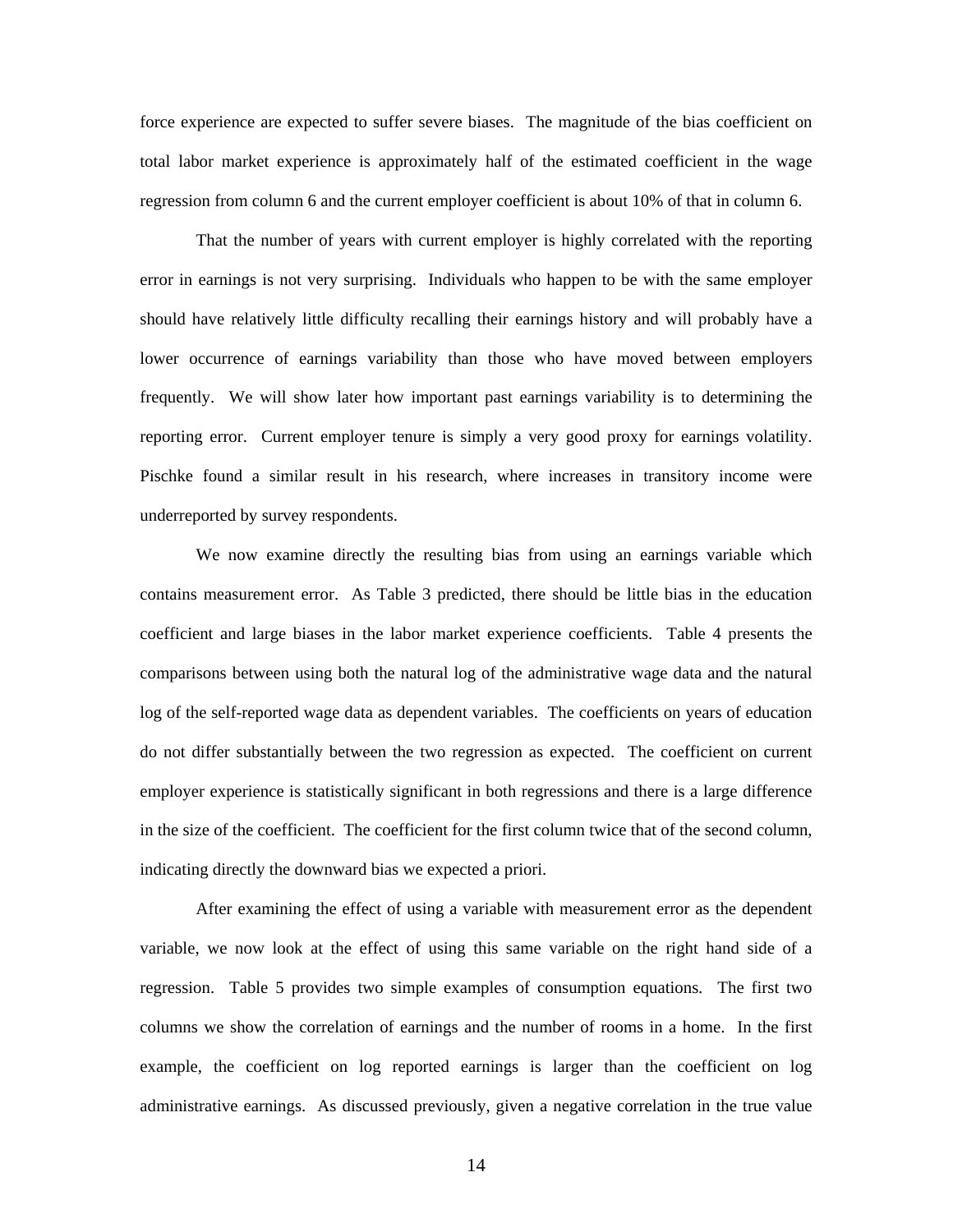and the errors, the expected bias could go counter to the standard attenuation bias expectation when classical measurement error is assumed. In this case, the coefficient would be larger than the true value, which is what we find here. The estimated coefficient on reported earnings is 18% larger than the true value. If one were expecting there to be attenuation bias, than one would conclude that 0.36 were a lower bound on the true value for the coefficient, when in fact, it would be more accurately considered an upper bound. The second set of columns conducts a similar exercise for the number of cars owned by a household. We see once again that the coefficient on the log of reported earnings variable is larger in size than that of the coefficient on the log of administrative earnings, in this case the bias is only 12% larger than the actual coefficient.

We have shown in the previous sections the nature of the correlation between the errors in earnings and the reported and actual earnings amounts. The results bear striking similarities to the results found in the US in several studies. There is also a striking relationship between the total years with current employer and the size of the errors in earnings data. We attempt to explain this relationship with our unique data.

To investigate the nature of error-reporting, we created a series of variables that measured the volatility of earnings histories for each individual. Given the information contained in the Social Security data, we were able to construct the standard deviation and means of wage sector earnings for these individual over their entire work histories. We also constructed an altermative measure for the transitory component of earnings, which is just the difference between this year's actual administrative recorded earnings and the mean of the past three years' earnings (as a proxy for permanent income). We investigate the impact of highly variable earnings history variable on the error in earnings reporting.

We regress the absolute value of errors in earnings on these measures of the standard deviation of past earnings and the means of past earnings. The absolute value of earnings differences are used in these regressions as we are concerned primarily with actual deviations from the true value, not necessarily the sign of the error. In addition to the measures of earnings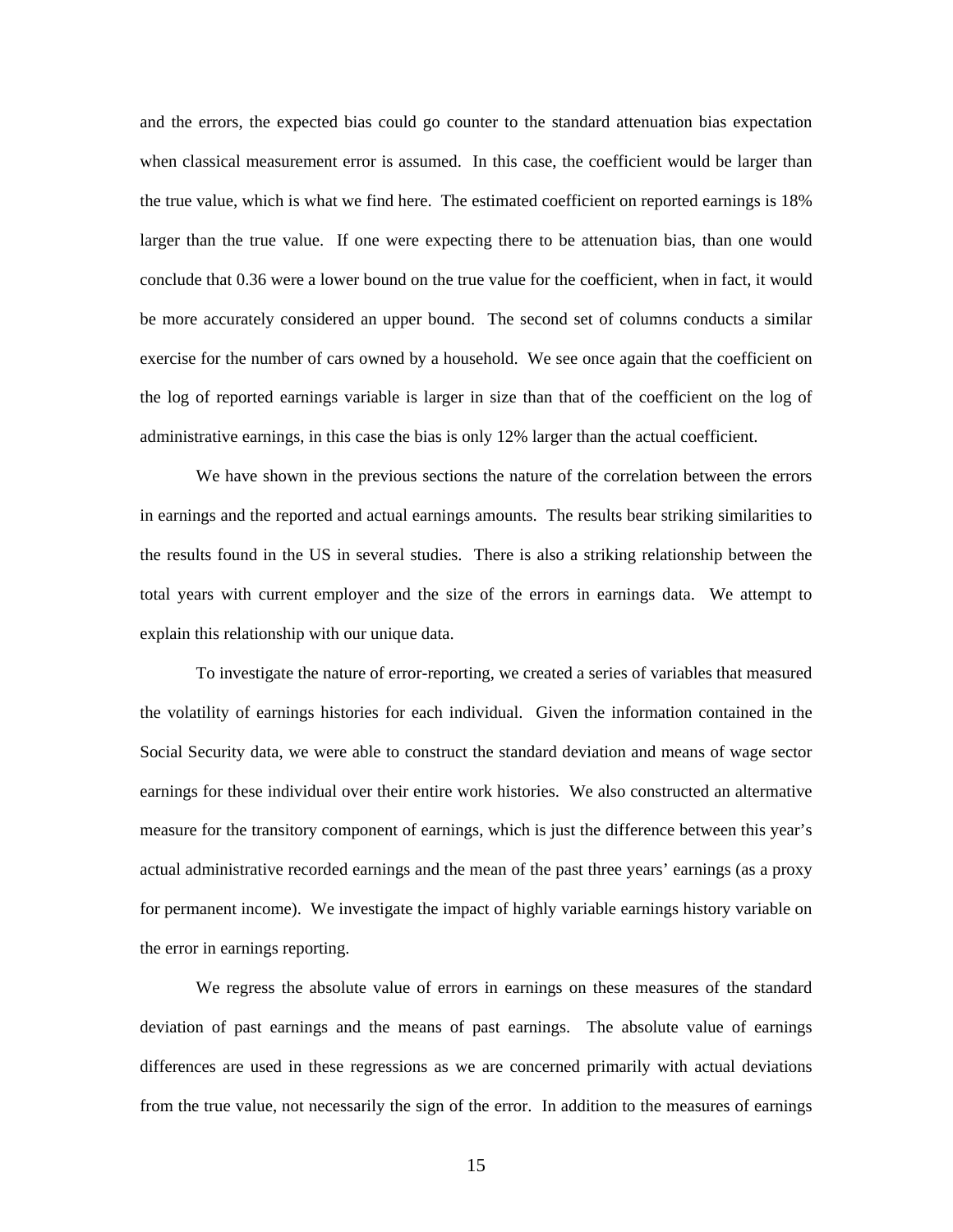history variability, we include measures of education, work experience and years with current employer. In table 6, we present the results from these regressions. The first column provides a regression of only the labor force experience variables on the absolute difference in earnings reporting. This is similar to the regressions we conducted in table 3, except now the dependent variable is in absolute value terms. We see that the coefficients for education and the years with current employer are statistically significant and both tend to decrease the size of the earnings reporting error. The standard deviation and mean of an individual's entire earnings history, in column 2, both affect the size of the reported error in earnings. Higher variability between earnings across the total of 14 years of Social Security data indicates that the individual is more likely to have a larger reporting error. Higher overall mean earnings over this same period tends to decrease the reporting errors. This variable is interesting and may be correlated with overall education, more educated people tend to earn higher wages. Once we control for this, we see that the coefficient on mean of earnings history diminishes in size and statistical significance in column three. The coefficient on standard deviation of earnings history also diminishes but also remains statistically significant. The coefficient on years with current employer is negative and statistically significant. This indicates that the longer one is with their current employer, the smaller the size of the error in earnings. It is plausible to assume that a person who is with the same employer for a number of years can expect a relatively smooth income path over the years and will probably be able to recall with ease their previous years income if it hasn't changed significantly from earlier years. Column four adds in additional individual specific characteristics such as English language use, marital status and sex. None of these variables are statistically significant in the regression here.

The next three columns repeat the analysis using measures of standard deviation and mean of earnings history disaggregated into two-year groupings. The variable standev1 measures the standard deviation in administrative data for earnings between years t and t-1 , while the variable standev2 measures the same thing between years t-1 and t-2. The same holds for the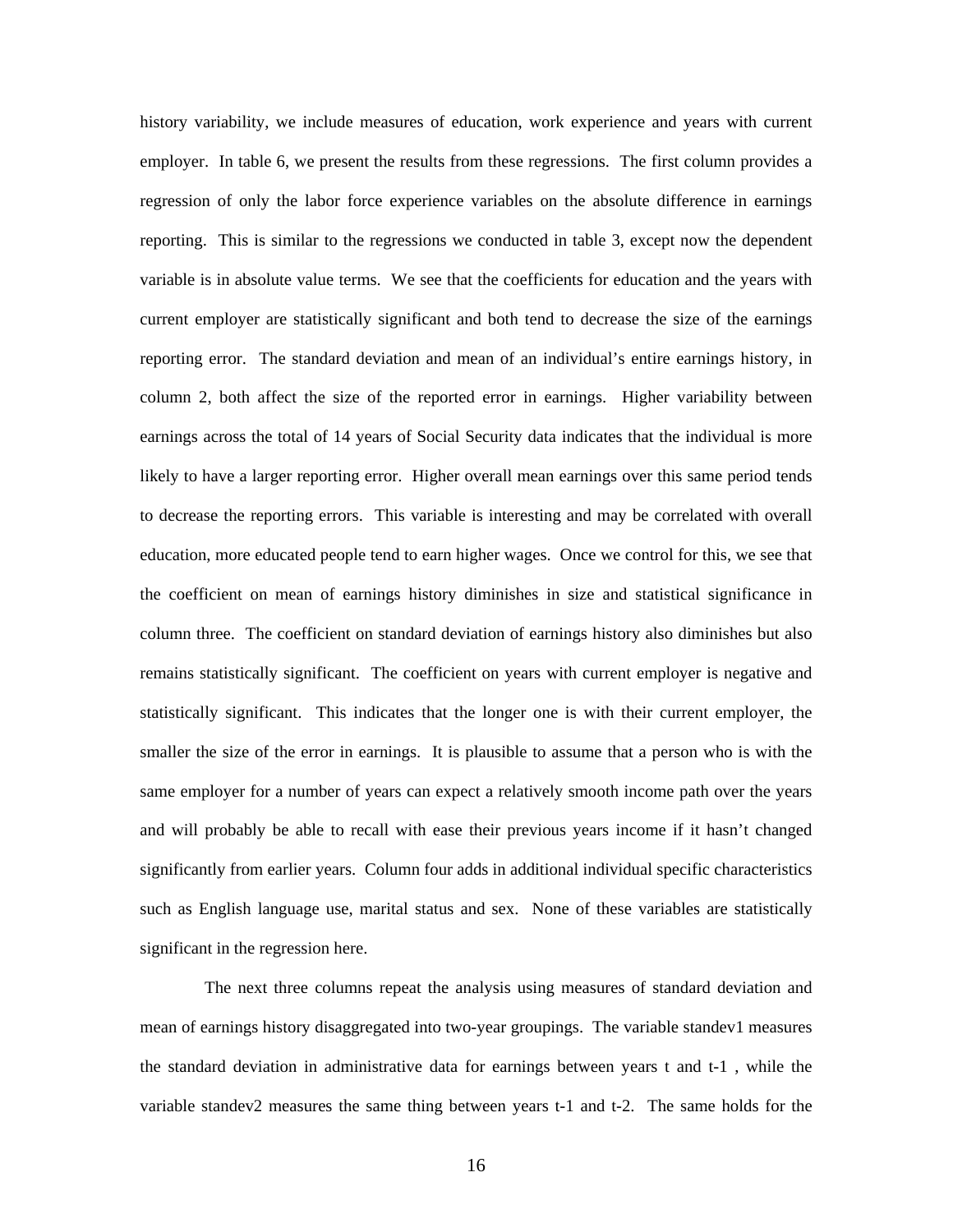mean variables. The results are similar in nature to that when using the more general measure of earnings variability. The earnings history variables are statistically significant, but are smaller in nature than that of the years with current employer variable.

The interesting result of disaggregating the variability of earnings into adjacent two-year comparisons is that we are able to directly see how the impact of changes in income in the past affects reports of earnings today. Columns five, six and seven indicate that the coefficient on standev1 remains positive and statistically significant when additional control variables are included. The coefficient on standev2 is positive and initially statistically significant, but loses power as more control variables are included. We learn from this that big changes in wage or salary income two and three years ago do not affect earnings reporting today. In fact, it is only the shocks that happen between this year and last that impact an individual's accuracy of reporting. We extend this analysis to one additional year to see the effect almost disappears complete. The sample size gets smaller here, so the coefficients are not exactly comparable as some observations are lost for those individuals who were not continuously employed for four years in a row, nonetheless the evidence is highly suggestive that shocks to transitory income do not adversely impact earnings reporting for more than one period in the future.

An alternative and perhaps more direct measurement of the variability of earnings is given by a simple difference between today's wages and the mean of wages over some time period. Table 7 provides the analysis with the new measures of earnings deviations. We create new variables which simply measure the difference between today's earnings and the mean of earnings for the past three years. These deviations can be thought of as the transitory component of earnings. We also include the mean value of earnings over the entire earnings history. Columns one and two present simple the deviations over a three year period, the omitted variable is deviation in year three, which is collinear with the other two variables. The results indicate that the individuals react differentially with regard to increases or decreases in the transitory part of their incomes. If an individual has a really large positive transitory income shock, he will report a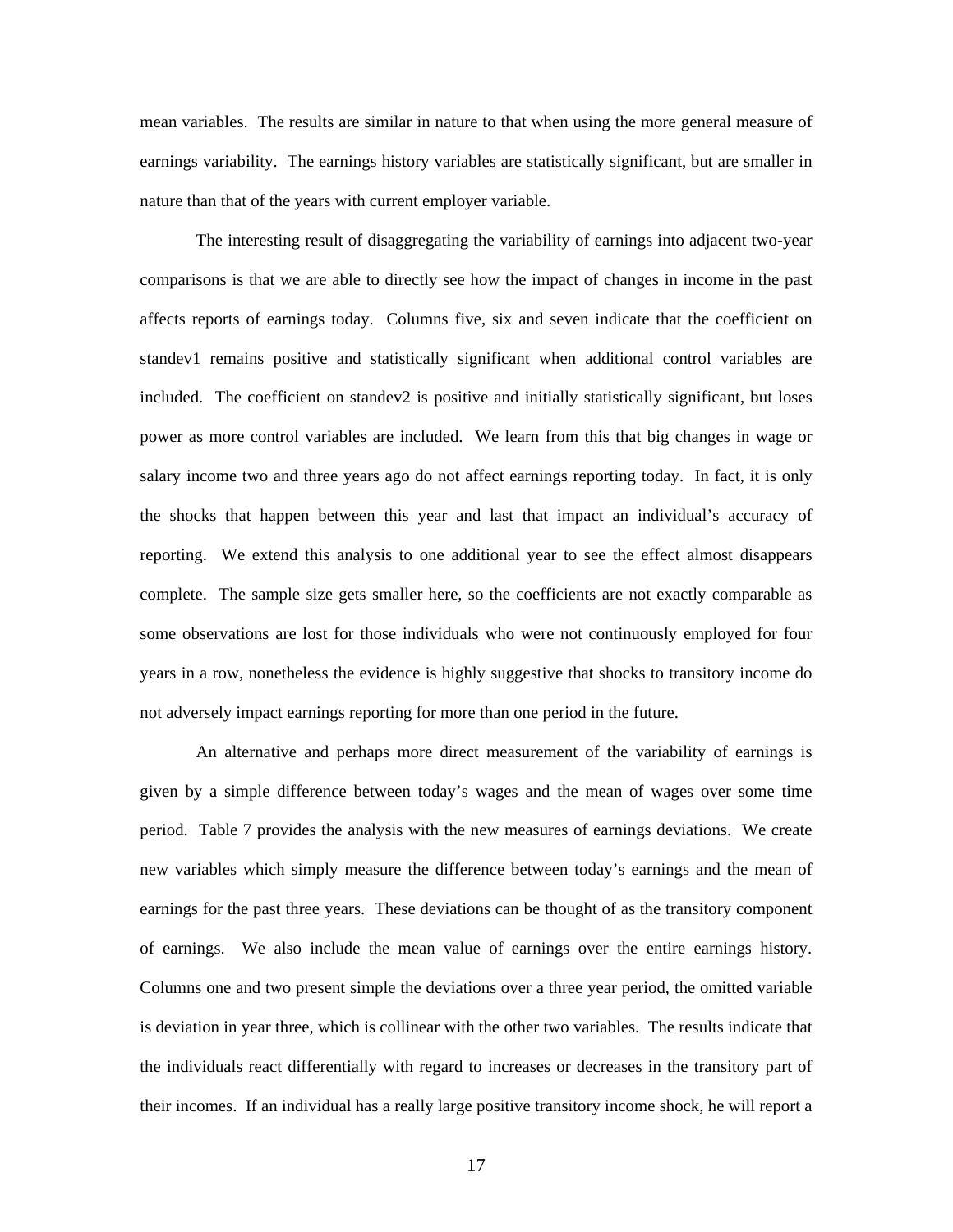relatively smaller absolute difference in reporting wages. On the other hand, someone who receives a negative transitory income shock, where income today is below the three year average, will be more likely to report a larger absolute difference in reporting wages. The same signs and statistical significance hold if we look at the regression of the simple differences (not the absolute value) on these deviation measures. Table 8 provides a similar analysis, but with the absolute deviation of earnings between today and the mean over the past three years. The results indicate that the larger the shock to transitory earnings, the larger will be the absolute difference in reported earnings. This provides additional support for the hypothesis that transitory income shocks affect individual's reporting behavior.

#### **5 IMPLICATIONS OF ERRORS IN EARNINGS VARIABLES AND CONCLUSIONS**

While in applied research one rarely if ever has access to official or secondary sources of validation for reported income variables. Therefore, this research does not produce a new solution to the measurement error problem, the solutions are straightforward – better measurement or finding useful instruments for income. However, this research does seem to indicate that with regard to the misreporting due to transitory income shocks are short-lived. All of the deviations measures provided in tables 6 -8 indicate that transitory shocks to income die down after the first or second year.

In applied research, it is increasingly common for surveys to ask about shocks to household consumption, well-being and income. For example, the Malawi 2004 Integrated Household Survey, available on the World Bank Living Standards Measurement Studies website, now has an entire module of questions devoted to this topic. In addition the questionnaire asks for specific dates for when these shocks occurred. The results of this research indicate that transitory shocks to income do not affect income reporting after one period, two at the most, and therefore one may have more confidence in using income measures when transitory shocks are further in the past.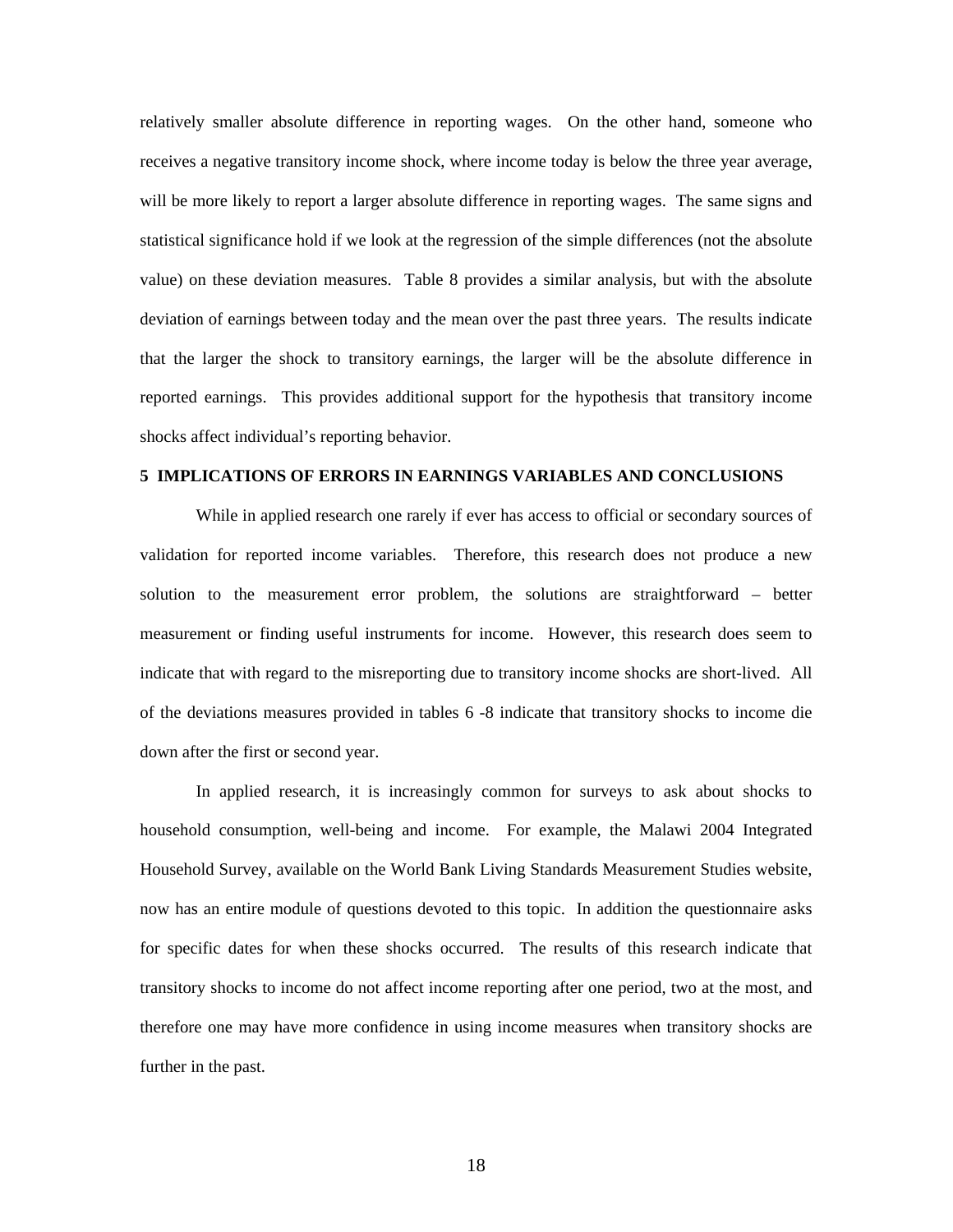The Federated States of Micronesia provides an interesting look at self-reported earnings errors in a developing country. A solid body of literature has developed for these kinds of errors in developed countries and more needs to be done with regard to developing countries. While we have only been able to comment on a single variable, annual wages and salaries, we have no indication on the accuracy of other demographic measures such as education or hours worked. These are important inputs to applied research in developing countries. Further research on this topic will at least provide some insight and perhaps helpful rules of thumb where actual validation data does not exist or is not easily accessible.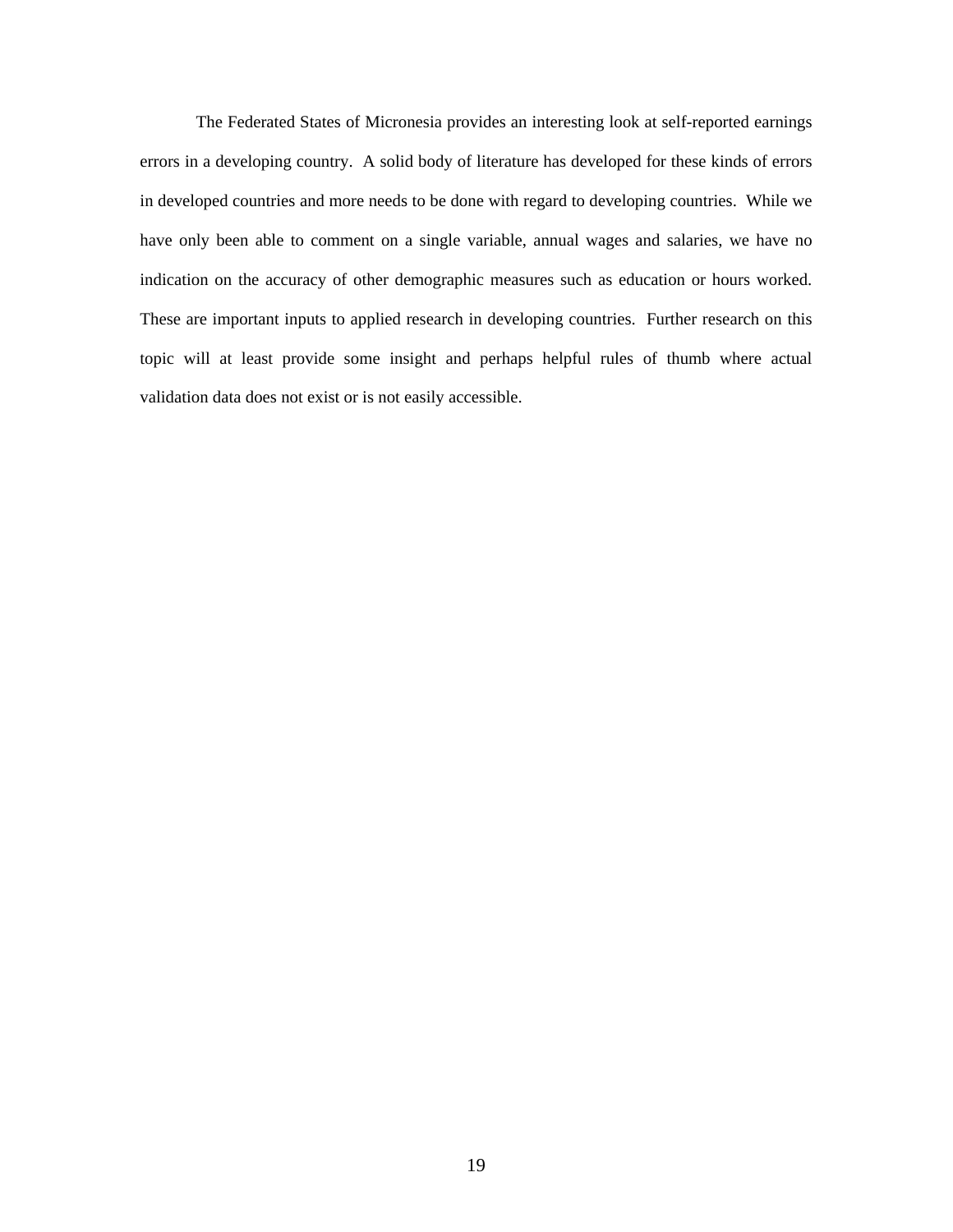### **BIBLIOGRAPHY**

- Bound, John and Alan B. Krueger. (1991) The Extent of Measurement Error in Longitudinal Earnings Data: Do Two Wrongs Make a Right? *Journal of Labor Economics.* V. 9, no. 1. pp. 1-24.
- Bound, J. and Charles Brown, Greg J. Duncan and Willard L. Rodgers. (1994) Evidence on the Validity of Cross-sectional and Longitudinal Labor Market Data. *Journal of Labor Economics.* V. 12, no. 3. pp. 345-368.
- Bound, J. and Charles Brown and Nancy Mathiowetz. (2001) "Measurement Error in Survey Data" in Handbook of Econometrics, Volume 5. eds. James J. Heckman and Edward Leamer. Elsevier Science, New York, pp. 3705-3843.
- Deaton, Angus. (1997) The Analysis of Household Surveys. Johns Hopkins Press, Baltimore, Maryland.
- Duncan, Greg J. and Daniel H. Hill. (1985) An Investigation of the Extent and Consequences of Measurement Error in Labor-economic Survey Data. *Journal of Labor Economics.* V. 3, no. 4. pp. 508-532.
- Gottschalk, Peter and Minh Huynh. (2006) Are Earnings Inequality and Mobility Overstated? The Impact of Non-Classical Measurement Error. IZA Discussion Paper No. 2327.
- Moffit, Robert and Peter Gottschalk. (2002) Trends in the Transitory Variance of Earnings in the United States. *The Economic Journal*. V. 112 (March) c68-73.
- Pischke, Jorn-Steffen. (1995) Measurement Error and Earnings Dynamics: Some Estimates from the PSID Validation Study. *Journal of Business and Economic Statistics.* V. 13, no. 3. pp. 305-314.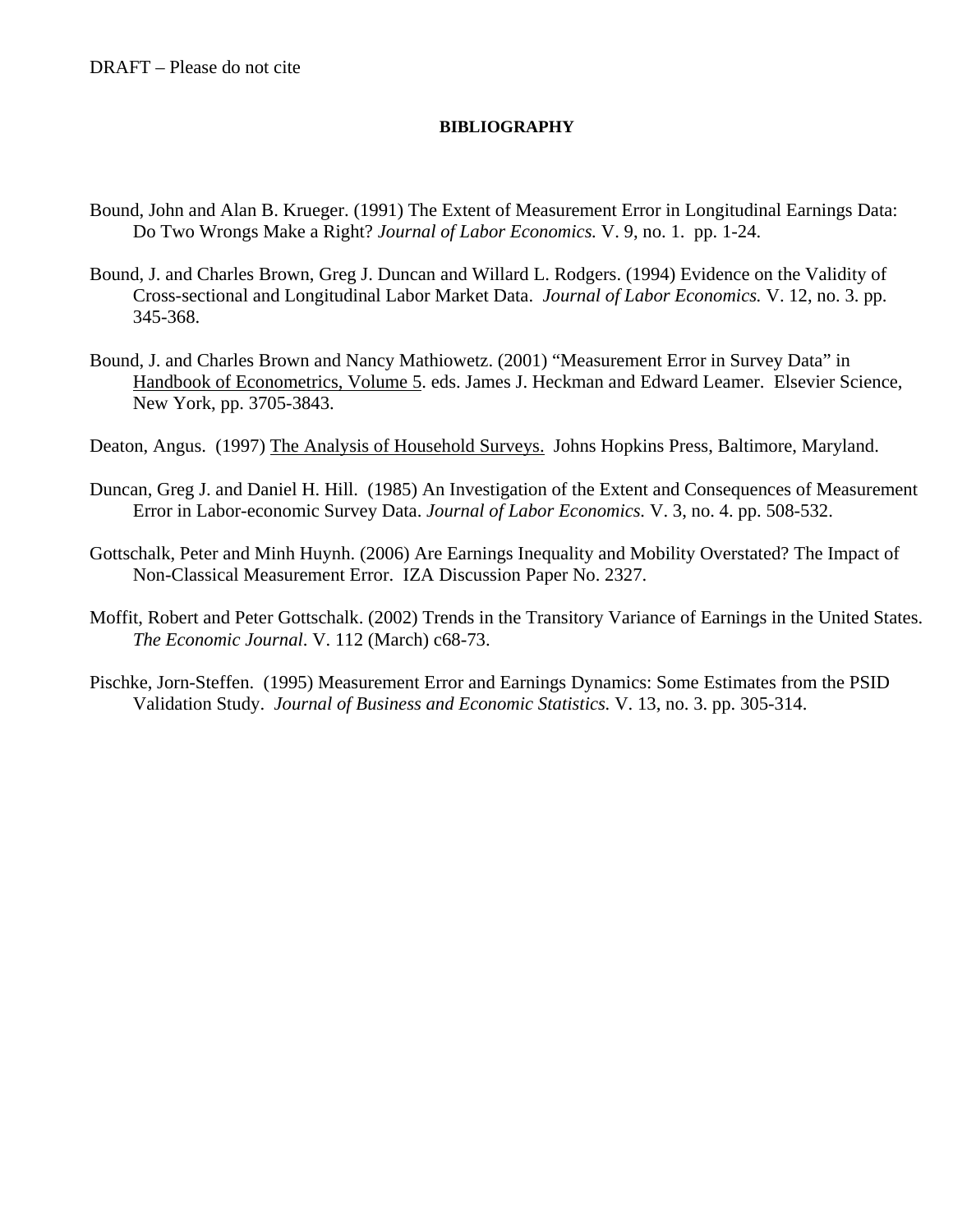|                                                      | Mean     | St. Dev. |
|------------------------------------------------------|----------|----------|
| Administrative Annual Earnings Data                  | 8544.65  | 5192.19  |
| Self-Reported Annual Earnings Data                   | 7694.25  | 4591.67  |
| Log Administrative Annual Earnings Data              | 8.82     | 0.79     |
| Log Self-Reported Annual Earnings Data               | 8.74     | 0.72     |
| Simple Difference Between Log Admin and Log Self-    |          |          |
| <b>Reported Earnings Data</b>                        | $-0.09$  | 0.69     |
| Absolute Difference Between Log Admin and Log Self-  |          |          |
| <b>Reported Earnings Data</b>                        | 0.38     | 0.58     |
| Age                                                  | 46.44    | 6.85     |
| Years of Education                                   | 12.71    | 4.02     |
| <b>Standard Deviation of Entire Earnings History</b> | 605.28   | 479.67   |
| Standard Deviation (Years t and t-1)                 | 820.00   | 1107.35  |
| Standard Deviation (Years t-1 and t-2)               | 622.26   | 897.42   |
| Mean of Entire Earnings History                      | 5587.99  | 2970.96  |
| Mean (Years t and t-1)                               | 8276.42  | 4916.25  |
| Mean (Years t-1 and t-2)                             | 7826.85  | 4758.20  |
| <b>Deviation Current Year</b>                        | 478.54   | 1320.88  |
| <b>Deviation Previous Year</b>                       | $-57.93$ | 820.62   |
| <b>Absolute Deviation Current Year</b>               | 877.00   | 1097.34  |
| <b>Absolute Deviation Previous Year</b>              | 478.19   | 669.28   |
| Labor Market Experience Net of Current Employer      | 25.59    | 9.03     |
| Tenure with Current Employer                         | 8.14     | 3.31     |
| English Language Usage                               | 0.71     | 0.45     |
| <b>Total Number in Household</b>                     | 7.96     | 3.85     |
| Sex                                                  | 0.80     | 0.40     |
| <b>Currently Married</b>                             | 0.92     | 0.28     |
| <b>Total Number of Rooms in Household</b>            | 3.78     | 1.68     |
| Total Number of Cars in Household                    | 0.72     | 0.82     |
| Yap State                                            | 0.20     | 0.40     |
| <b>Chuuk State</b>                                   | 0.24     | 0.43     |
| Pohnpei State                                        | 0.35     | 0.48     |
| <b>Kosrae State</b>                                  | 0.21     | 0.41     |

Means and Standard Deviations Table 1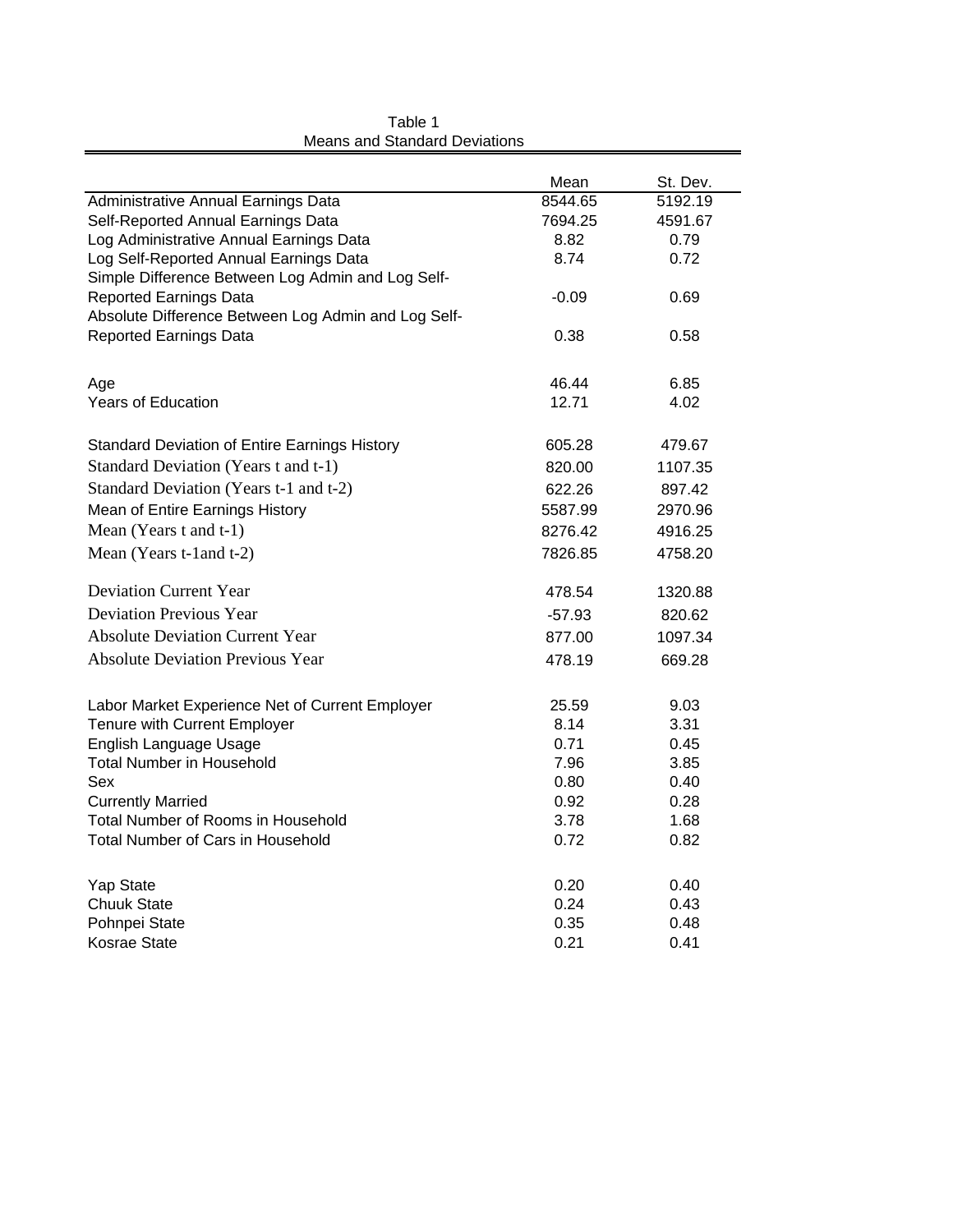### **Simple Correlations and Reliability Ratios for Administrative, Reported Earnings Data and Reporting Errors Table 2**

| A. Correlation Coefficients                                                          |                         |            |  |
|--------------------------------------------------------------------------------------|-------------------------|------------|--|
| Correlation (Inadmin, Inreport)                                                      | 0.5782                  |            |  |
|                                                                                      |                         |            |  |
| Correlation (Inadmin, error)                                                         | $-0.5348$               |            |  |
| Correlation (Inreport, error)                                                        | 0.3802                  |            |  |
| n=1260 for all correlations above                                                    |                         |            |  |
|                                                                                      |                         |            |  |
| <b>B.</b> Reliability Ratios                                                         |                         |            |  |
| Reliability Ratio for Classical Measurement Error                                    |                         |            |  |
| Reliability Ratio = True Measure Variance / (Error Variance + True Measure Variance) |                         |            |  |
| Reliability Ratio =                                                                  | 0.562395                |            |  |
|                                                                                      |                         |            |  |
| Reliability Ratio for Non-Classical Measurement Error                                |                         |            |  |
| Reliability Ratio = Covariance(Inadmin, Inreport) / Variance (Inreport)              |                         |            |  |
| Reliability Ratio =                                                                  | 0.6329315               |            |  |
| n=1260 for all reliability ratios above                                              |                         |            |  |
|                                                                                      |                         |            |  |
|                                                                                      |                         |            |  |
|                                                                                      |                         |            |  |
| C. Simple Regression of Administrative Data on Reported Data for Annual Earnings     |                         |            |  |
| Regression of Admin on Reported Earnings                                             |                         |            |  |
|                                                                                      |                         |            |  |
|                                                                                      | Log Admin Data Earnings |            |  |
|                                                                                      | Coefficient Std. Error  |            |  |
| Log Reported Value Annual Earnings                                                   | 0.633                   | 0.025      |  |
| Constant                                                                             | 3.294                   | 0.221      |  |
| $N = 1260$ , R-squared = 0.33                                                        |                         |            |  |
|                                                                                      | Admin Data Earnings     |            |  |
|                                                                                      | Coefficient             | Std. Error |  |
| <b>Reported Value Annual Earnings</b>                                                | 0.808                   | 0.022      |  |
| Constant                                                                             | 2329.233                | 199.878    |  |

 $N = 1260$ , R-squared = 0.51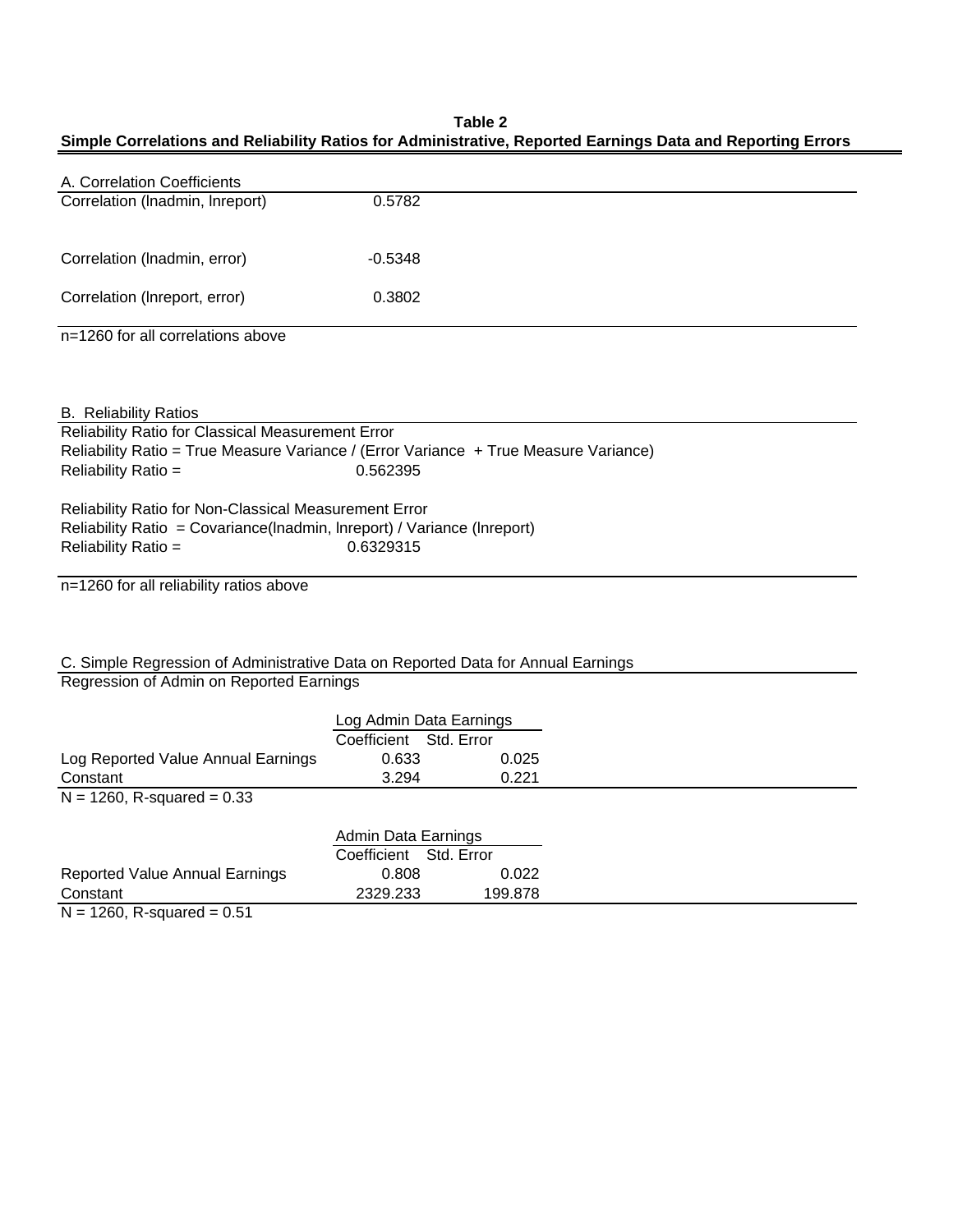|                                                     | Difference (Error in Earnings) |       |               |       |               |       |               |       |               |       |           | Log Admin Earnings Data |  |  |
|-----------------------------------------------------|--------------------------------|-------|---------------|-------|---------------|-------|---------------|-------|---------------|-------|-----------|-------------------------|--|--|
|                                                     | <b>Coeffi</b>                  | Std.  | <b>Coeffi</b> | Std.  | <b>Coeffi</b> | Std.  | <b>Coeffi</b> | Std.  | <b>Coeffi</b> | Std.  | Coefficie |                         |  |  |
| Variable                                            | cient                          | Err.  | cient         | Err.  | cient         | Err.  | cient         | Err.  | cient         | Err.  | nt        | Std. Err.               |  |  |
| <b>Years of Education</b>                           | 0.002                          | 0.005 | 0.001         | 0.005 | 0.010         | 0.006 | 0.006         | 0.005 | 0.005         | 0.006 | 0.070     | 0.006                   |  |  |
| <b>Currently Married</b>                            | $-0.038$                       | 0.072 | $-0.039$      | 0.072 | $-0.035$      | 0.072 | $-0.023$      | 0.071 | $-0.023$      | 0.071 | 0.094     | 0.068                   |  |  |
| Sex                                                 | 0.061                          | 0.050 | 0.072         | 0.051 | 0.042         | 0.051 | 0.053         | 0.049 | 0.055         | 0.050 | 0.023     | 0.048                   |  |  |
| Age                                                 |                                |       | $-0.004$      | 0.003 |               |       |               |       |               |       |           |                         |  |  |
| <b>Total Experience</b><br><b>Excluding Current</b> |                                |       |               |       |               |       |               |       |               |       |           |                         |  |  |
| Employer                                            |                                |       |               |       | 0.006         | 0.003 |               |       | $-0.042$      | 0.006 | 0.084     | 0.006                   |  |  |
| <b>Current Employer</b>                             |                                |       |               |       |               |       |               |       |               |       |           |                         |  |  |
| Experience                                          |                                |       |               |       |               |       | $-0.041$      | 0.006 | $-0.001$      | 0.003 | 0.009     | 0.003                   |  |  |
| Constant                                            | $-0.050$                       | 0.101 | 0.130         | 0.173 | $-0.287$      | 0.153 | 0.212         | 0.106 | 0.253         | 0.170 | 6.671     | 0.164                   |  |  |
| R-squared                                           | 0.008                          |       | 0.010         |       | 0.012         |       | 0.046         |       | 0.046         |       | 0.311     |                         |  |  |

# **Table 3 Regression of Differences on Typical Right Hand Side Variables**

Comparison Regression

Note: All regressions include state control dummies that are omitted in the above table.

Note:  $N = 1260$  for all regressions above.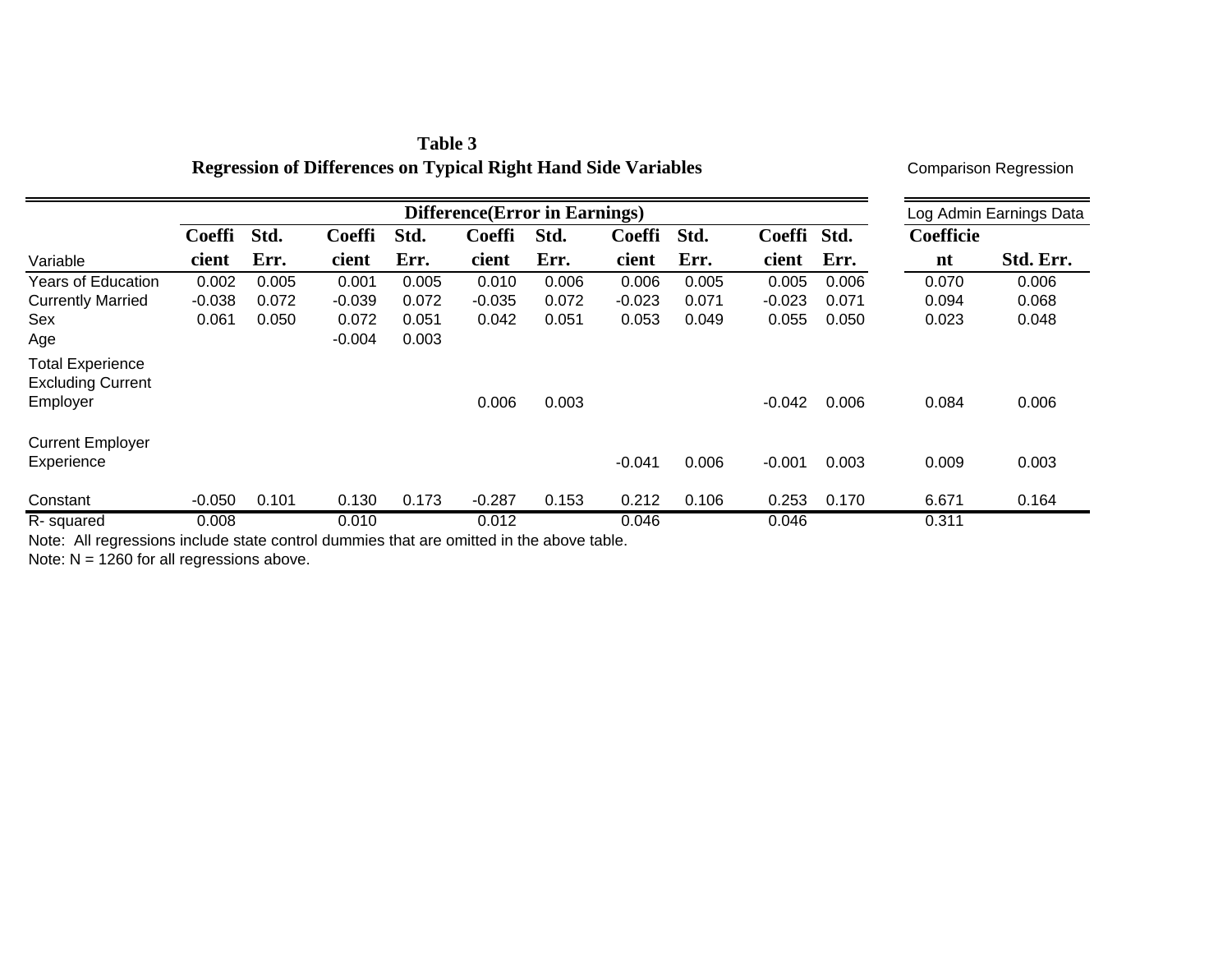| Table 4                                                                |  |
|------------------------------------------------------------------------|--|
| <b>Regression of Consumption Variable on Error-Ridden LHS Variable</b> |  |

| No. of Rooms in Home        |                  |           |           | No. of Rooms in Home |                  | No. of Cars in Family | No. of Cars in Family |           |  |
|-----------------------------|------------------|-----------|-----------|----------------------|------------------|-----------------------|-----------------------|-----------|--|
|                             | <b>Coefficie</b> |           | Coefficie |                      | <b>Coefficie</b> |                       | <b>Coefficie</b>      |           |  |
| Variable                    | nt               | Std. Err. | nt        | Std. Err.            | nt               | Std. Err.             | nt                    | Std. Err. |  |
| Age                         | 0.016            | 0.007     | 0.016     | 0.007                | 0.005            | 0.003                 | 0.005                 | 0.003     |  |
| <b>Years of Education</b>   | 0.037            | 0.013     | 0.042     | 0.012                | 0.016            | 0.006                 | 0.019                 | 0.006     |  |
| <b>Ln Reported Earnings</b> | 0.367            | 0.073     |           |                      | 0.216            | 0.036                 |                       |           |  |
| Ln Administrative Earnings  |                  |           | 0.310     | 0.065                |                  |                       | 0.173                 | 0.032     |  |
| <b>Household Size</b>       | 0.064            | 0.012     | 0.065     | 0.012                | 0.006            | 0.006                 | 0.006                 | 0.006     |  |
| Constant                    | $-1.451$         | 0.644     | $-1.012$  | 0.596                | $-1.679$         | 0.314                 | $-1.359$              | 0.292     |  |
| R-squared                   | 0.090            |           | 0.088     |                      | 0.085            |                       | 0.080                 |           |  |

Note: All regressions include state dummy variables not shown above.

Note: N = 1260 for all regressions above.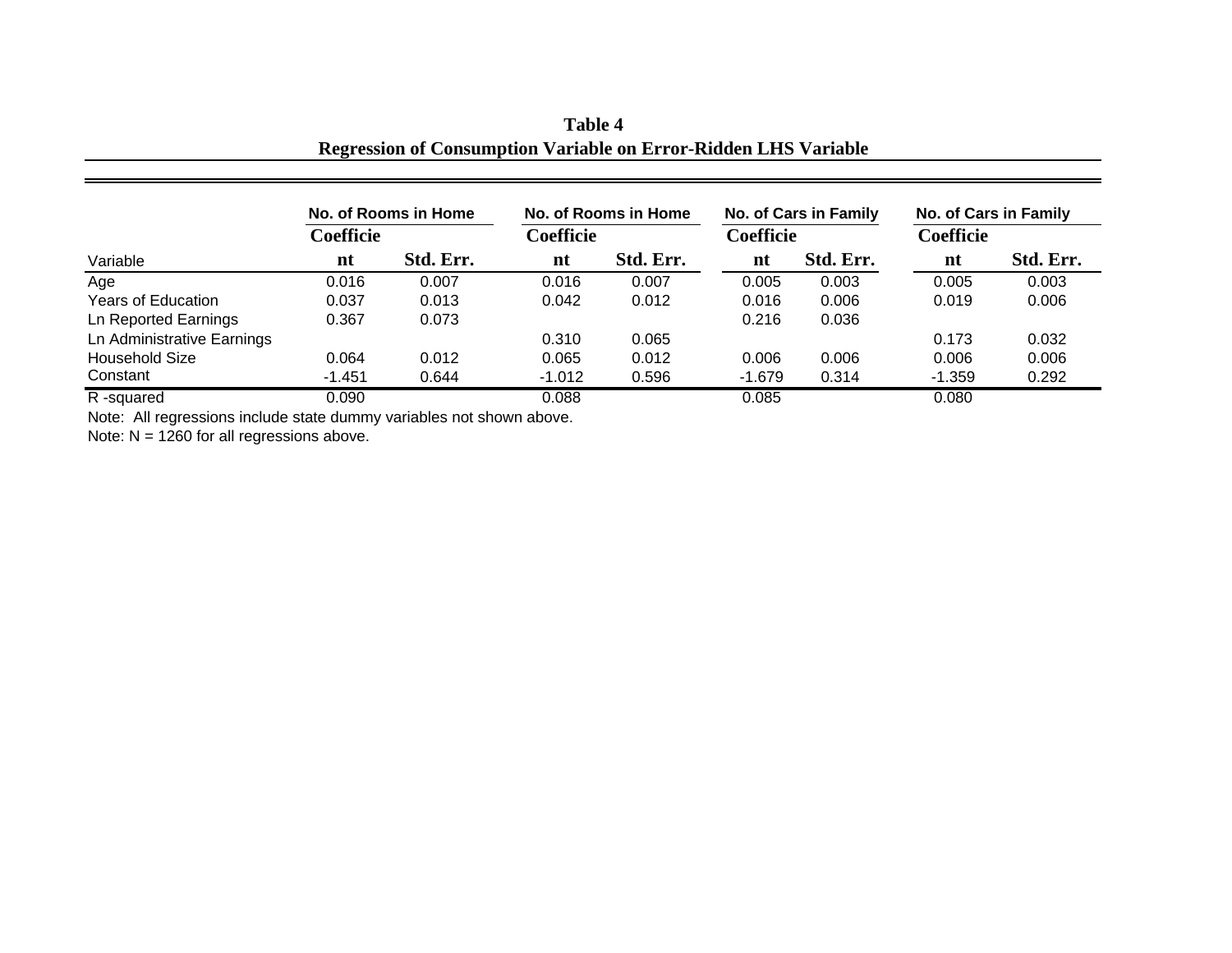|                  |           | <b>Log Reported Earnings</b> |           |  |  |
|------------------|-----------|------------------------------|-----------|--|--|
| <b>Coefficie</b> |           | Coefficie                    |           |  |  |
| nt               | Std. Err. | nt                           | Std. Err. |  |  |
|                  |           |                              |           |  |  |
| 0.066            | 0.006     | 0.071                        | 0.006     |  |  |
| 0.091            | 0.006     | 0.047                        | 0.006     |  |  |
|                  |           |                              |           |  |  |
| 0.011            | 0.003     | 0.010                        | 0.003     |  |  |
| 6.972            | 0.162     | 7.200                        | 0.153     |  |  |
| 0.220            |           | 0.160                        |           |  |  |
|                  |           | <b>Log Admin Earnings</b>    |           |  |  |

# **Regression of Differences on RightHand Side Variables Table 5**

 $\blacksquare$ 

Note:  $N = 1260$  for all regressions above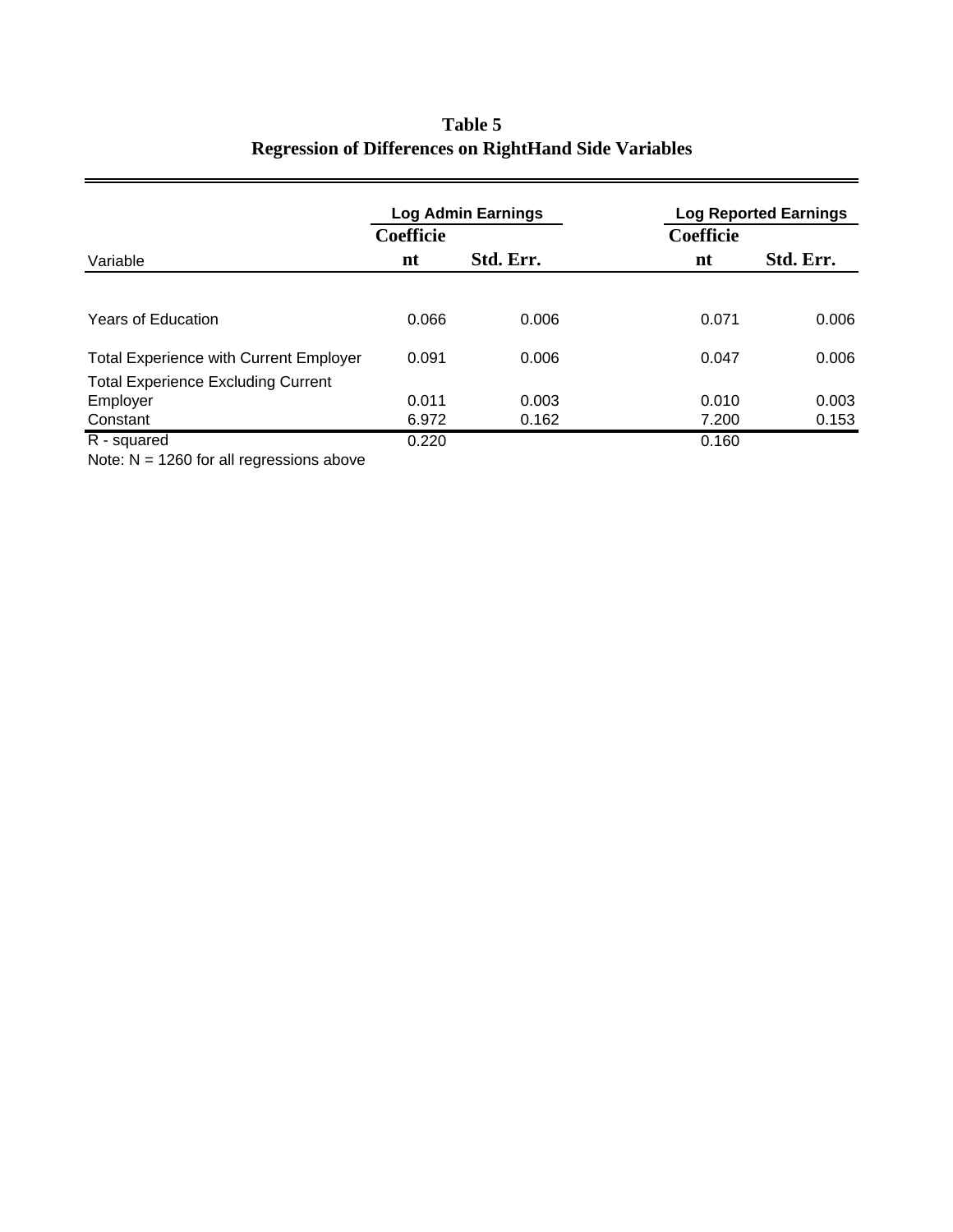|                                                                                                                     |          | <b>Absolute Difference (Error in</b><br>Earnings) |          |             | <b>Absolute Difference (Error in</b><br>Earnings) |             |          |       | <b>Absolute Difference (Error in</b><br>Earnings) |                         |                   |                | <b>Absolute Difference</b><br>(Error in Earnings) |                | <b>Absolute Difference</b><br>(Error in Earnings) |                         |
|---------------------------------------------------------------------------------------------------------------------|----------|---------------------------------------------------|----------|-------------|---------------------------------------------------|-------------|----------|-------|---------------------------------------------------|-------------------------|-------------------|----------------|---------------------------------------------------|----------------|---------------------------------------------------|-------------------------|
|                                                                                                                     | (1)      |                                                   |          | (2)         |                                                   | (3)         |          | (4)   | (5)                                               |                         | (6)               |                |                                                   | (7)            |                                                   | (8)                     |
|                                                                                                                     |          | Std.                                              |          | Std.        |                                                   | Std.        |          | Std.  |                                                   | Std.                    |                   | Std.           |                                                   |                |                                                   |                         |
| <b>Variable</b>                                                                                                     | Coeff.   | Err.                                              | Coeff.   | Err.        | Coeff.                                            | Err.        | Coeff.   | Err.  | Coeff.                                            | Err.                    | Coeff.            | Err.           | Coeff.                                            | Std. Err.      | Coeff.                                            | Std. Err.               |
| <b>Standard Deviation of Earnings</b><br>History                                                                    |          |                                                   | 0.325    | 0.052       |                                                   | 0.204 0.055 | 0.172    | 0.055 |                                                   |                         |                   |                |                                                   |                |                                                   |                         |
| Mean of Earnings History                                                                                            |          |                                                   | $-0.058$ | 0.008       | $-0.024$ 0.010                                    |             | $-0.023$ | 0.010 |                                                   |                         |                   |                |                                                   |                |                                                   |                         |
| <b>Standard Deviation (Years t</b><br>and $t-1$ )<br>Standard Deviation (Years t-1                                  |          |                                                   |          |             |                                                   |             |          |       |                                                   | 0.046 0.016             | 0.035             | 0.016          | 0.032                                             | 0.016          | 0.032                                             | 0.016                   |
| and $t-2$ )<br>Standard Deviation (Years t-2)<br>and $t-3$ )                                                        |          |                                                   |          |             |                                                   |             |          |       |                                                   | 0.058 0.019             | 0.027             | 0.019          | 0.022                                             | 0.019          | 0.039<br>0.002                                    | 0.021<br>0.017          |
| Mean (Years $t$ and $t-1$ )<br>Mean (Years t-1 and t-2)<br>Mean (Years t-2 and t-3)                                 |          |                                                   |          |             |                                                   |             |          |       | 0.041                                             | $-0.054$ 0.014<br>0.014 | $-0.049$<br>0.050 | 0.014<br>0.014 | $-0.048$<br>0.045                                 | 0.014<br>0.014 | $-0.037$<br>0.030<br>0.008                        | 0.015<br>0.025<br>0.017 |
| <b>Years of Education</b>                                                                                           | $-0.028$ | 0.005                                             |          |             | $-0.026$                                          | 0.006       | $-0.025$ | 0.006 |                                                   |                         | $-0.029$          | 0.005          | $-0.027$                                          | 0.005          | $-0.027$                                          | 0.005                   |
| Years with Current Employer                                                                                         | $-0.033$ | 0.005                                             |          |             | $-0.027$                                          | 0.006       | $-0.033$ | 0.006 |                                                   |                         | $-0.031$          | 0.006          | $-0.035$                                          | 0.006          | $-0.023$                                          | 0.004                   |
| Years Labor Market Experience                                                                                       |          |                                                   |          |             |                                                   |             |          |       |                                                   |                         |                   |                |                                                   |                |                                                   |                         |
| Net of Current Employer                                                                                             | $-0.003$ | 0.002                                             |          |             | $-0.003$ $0.002$                                  |             | $-0.005$ | 0.002 |                                                   |                         | $-0.004$          | 0.002          | $-0.006$                                          | 0.002          | $-0.054$                                          | 0.036                   |
| English Language Usage                                                                                              |          |                                                   |          |             |                                                   |             | $-0.019$ | 0.038 |                                                   |                         |                   |                | $-0.020$                                          | 0.038          |                                                   |                         |
| <b>Currently Married</b>                                                                                            |          |                                                   |          |             |                                                   |             | $-0.050$ | 0.058 |                                                   |                         |                   |                | $-0.052$                                          | 0.058          |                                                   |                         |
| Sex                                                                                                                 |          |                                                   |          |             |                                                   |             | 0.049    | 0.041 |                                                   |                         |                   |                | 0.049                                             | 0.041          |                                                   |                         |
| Constant                                                                                                            |          | 1.077 0.132                                       |          | 0.508 0.035 | 1.007                                             | 0.135       | 1.088    | 0.146 |                                                   | 0.436 0.032             | 1.068             | 0.134          | 1.059                                             | 0.147          | 0.892                                             | 0.071                   |
| <b>State Dummies</b>                                                                                                |          |                                                   |          |             |                                                   |             | Y        |       |                                                   |                         |                   |                | Y                                                 |                |                                                   |                         |
| R-squared                                                                                                           | 0.0637   |                                                   | 0.0374   |             | 0.0743                                            |             | 0.097    |       | 0.0317                                            |                         | 0.0796            |                | 0.1027                                            |                | 0.0772                                            |                         |
| Note: The coefficients and standard errors for all of the Standard Error and Mean variables are multiplied by 10-e3 |          |                                                   |          |             |                                                   |             |          |       |                                                   |                         |                   |                |                                                   |                |                                                   |                         |

**Effect of Previous Earnings History on Absolute Error in Current Reported Earnings Table 6**

Note: All N =1260 for all regressions in columns 1-7, the regression in column 8 has 1212 observations.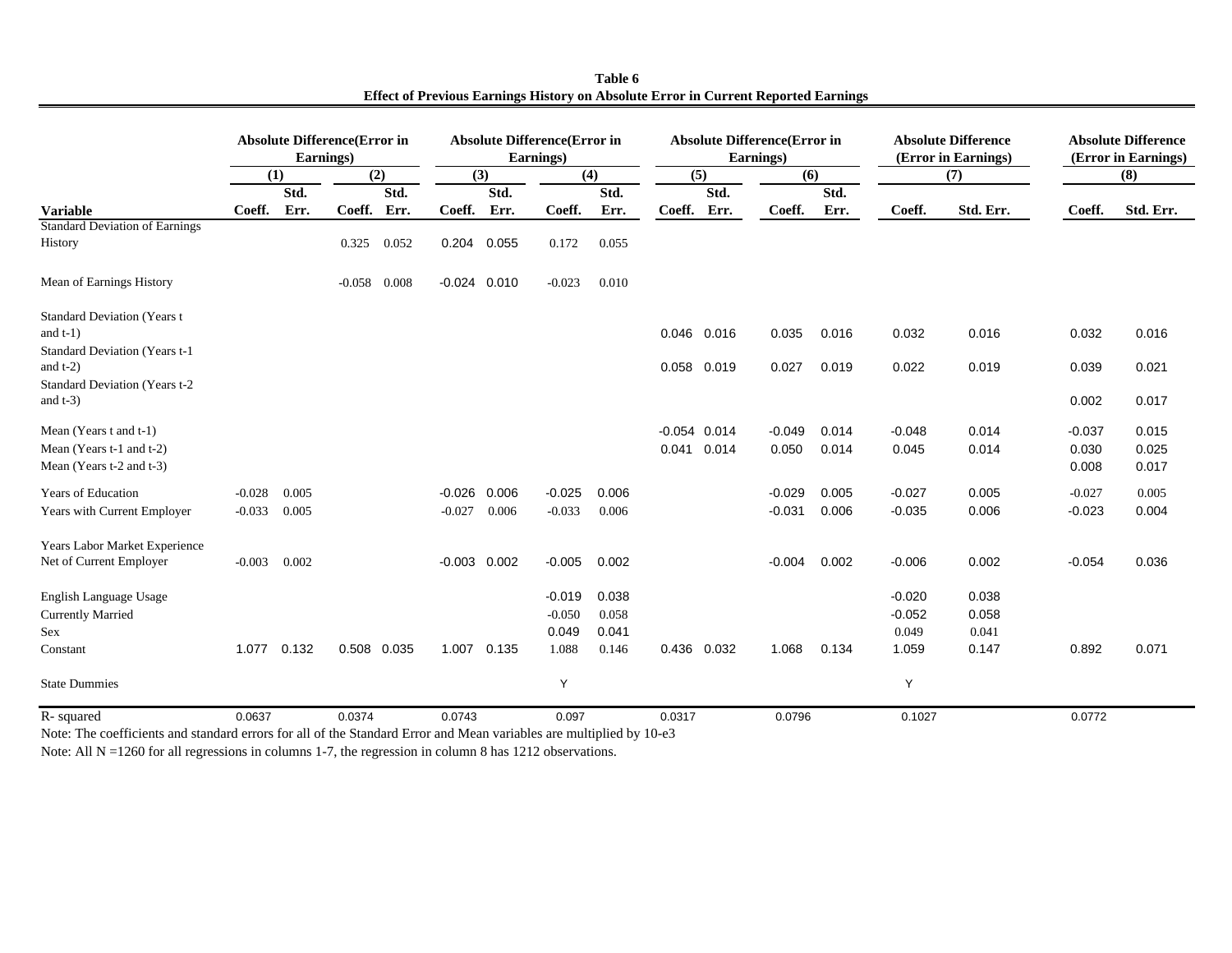### **Table 7**

|                                                          |             |       | <b>Absolute Difference (Error in Earnings)</b> |       | <b>Absolute Difference (Error in Earnings)</b> |       |             |       |  |  |
|----------------------------------------------------------|-------------|-------|------------------------------------------------|-------|------------------------------------------------|-------|-------------|-------|--|--|
|                                                          | (1)         |       | (2)                                            |       | (3)                                            |       | (4)         |       |  |  |
|                                                          |             | Std.  |                                                | Std.  |                                                | Std.  |             | Std.  |  |  |
| <b>Variable</b>                                          | Coefficient | Err.  | Coefficient                                    | Err.  | Coefficient                                    | Err.  | Coefficient | Err.  |  |  |
| <b>Deviation Current Year</b>                            | $-0.049$    | 0.014 | $-0.046$                                       | 0.014 | $-0.047$                                       | 0.014 | $-0.049$    | 0.014 |  |  |
| <b>Deviation Previous Year</b>                           | $-0.013$    | 0.023 | $-0.016$                                       | 0.023 | $-0.025$                                       | 0.023 | $-0.035$    | 0.022 |  |  |
| Deviation Two Years Prior                                | ref.        |       | ref.                                           |       | ref.                                           |       | ref.        |       |  |  |
| Mean of Earnings History                                 |             |       | $-0.016$                                       | 0.006 | 0.007                                          | 0.006 | 0.001       | 0.006 |  |  |
| <b>Years of Education</b>                                |             |       |                                                |       | $-0.030$                                       | 0.006 | $-0.027$    | 0.006 |  |  |
| Years with Current Employer                              |             |       |                                                |       | $-0.035$                                       | 0.005 | $-0.039$    | 0.005 |  |  |
| Years Labor Market Experience Net<br>of Current Employer |             |       |                                                |       | $-0.004$                                       | 0.002 | $-0.006$    | 0.002 |  |  |
| English Language Usage                                   |             |       |                                                |       |                                                |       | $-0.019$    | 0.038 |  |  |
| <b>Currently Married</b>                                 |             |       |                                                |       |                                                |       | $-0.053$    | 0.058 |  |  |
| Sex                                                      |             |       |                                                |       |                                                |       | 0.048       | 0.041 |  |  |
| Constant                                                 | 0.405       | 0.018 | 0.490                                          | 0.035 | 1.127                                          | 0.134 | 1.177       | 0.145 |  |  |
| <b>State Dummies</b>                                     |             |       |                                                |       |                                                |       | Υ           |       |  |  |
| R - squared                                              | 0.010       |       | 0.017                                          |       | 0.073                                          |       | 0.098       |       |  |  |

# **Effect of Previous Earnings History on Absolute Error in Current Reported Earnings with Simple Deviation Term**

Note: The coefficients and standard errors for the Means and Deviation Variables are multiplied by 10-e3

Note:  $N = 1260$  for all regressions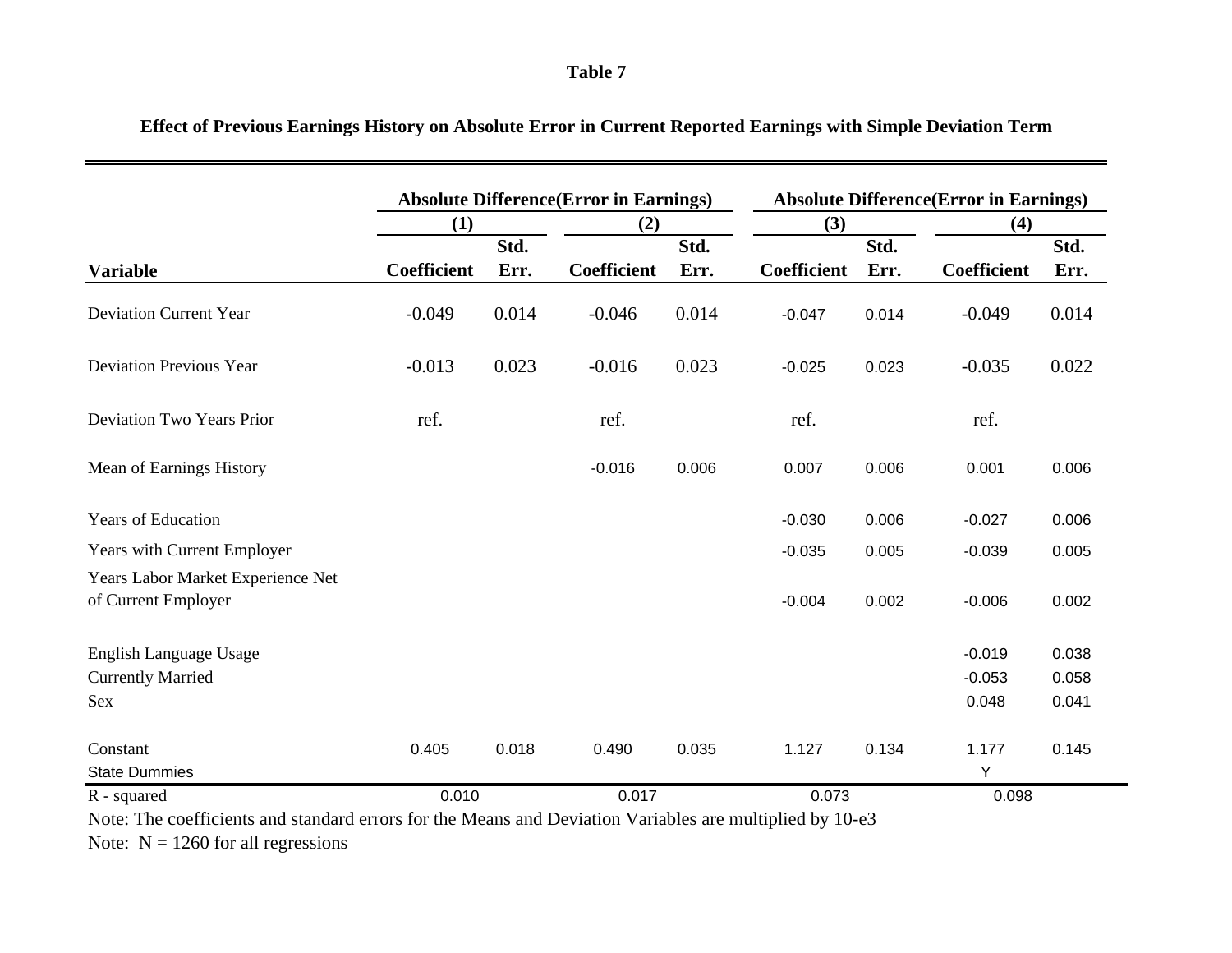#### **Table 8**

|                                                               |        | <b>Absolute Difference (Error in Earnings)</b> |          |           | <b>Absolute Difference (Error in Earnings)</b> |           |          |           |  |  |  |
|---------------------------------------------------------------|--------|------------------------------------------------|----------|-----------|------------------------------------------------|-----------|----------|-----------|--|--|--|
|                                                               |        | (1)                                            |          | (2)       |                                                | (3)       |          | (4)       |  |  |  |
|                                                               | Coeff. | Std. Err.                                      | Coeff.   | Std. Err. | Coeff.                                         | Std. Err. | Coeff.   | Std. Err. |  |  |  |
| <b>Absolute Deviation Current</b>                             |        |                                                |          |           |                                                |           |          |           |  |  |  |
| Year                                                          | 0.046  | 0.020                                          | 0.066    | 0.021     | 0.053                                          | 0.020     | 0.057    | 0.021     |  |  |  |
| <b>Absolute Deviation</b>                                     |        |                                                |          |           |                                                |           |          |           |  |  |  |
| Previous Year                                                 | 0.016  | 0.033                                          | 0.021    | 0.033     | $-0.003$                                       | 0.032     | $-0.011$ | 0.032     |  |  |  |
| Mean of Earnings History                                      |        |                                                | $-0.027$ | 0.006     | $-0.003$                                       | 0.006     | $-0.005$ | 0.007     |  |  |  |
| Years of Education                                            |        |                                                |          |           | $-0.028$                                       | 0.006     | $-0.027$ | 0.006     |  |  |  |
| <b>Years with Current</b><br>Employer                         |        |                                                |          |           | $-0.030$                                       | 0.006     | $-0.035$ | 0.006     |  |  |  |
| <b>Years Labor Market</b><br><b>Experience Net of Current</b> |        |                                                |          |           |                                                |           |          |           |  |  |  |
| Employer                                                      |        |                                                |          |           | $-0.003$                                       | 0.002     | $-0.005$ | 0.002     |  |  |  |
| English Language Usage                                        |        |                                                |          |           |                                                |           | $-0.022$ | 0.038     |  |  |  |
| <b>Currently Married</b>                                      |        |                                                |          |           |                                                |           | $-0.060$ | 0.058     |  |  |  |
| Sex                                                           |        |                                                |          |           |                                                |           | 0.055    | 0.041     |  |  |  |
| Constant                                                      | 0.335  | 0.021                                          | 0.462    | 0.035     | 1.029                                          | 0.135     | 1.110    | 0.145     |  |  |  |
| <b>State Dummies</b>                                          |        |                                                |          |           |                                                |           | Y        |           |  |  |  |
| R-squared                                                     | 0.0098 |                                                | 0.026    |           | 0.072                                          |           | 0.097    |           |  |  |  |

# **Effect of Previous Earnings History on Absolute Error in Current Reported Earnings with Simple Deviation Term (Abs Diff)**

Note:  $N = 1260$  for all regressions above.

Note: The coefficients and standard errors for the Means and Absolute Deviation Variables are multiplied by 10-e3